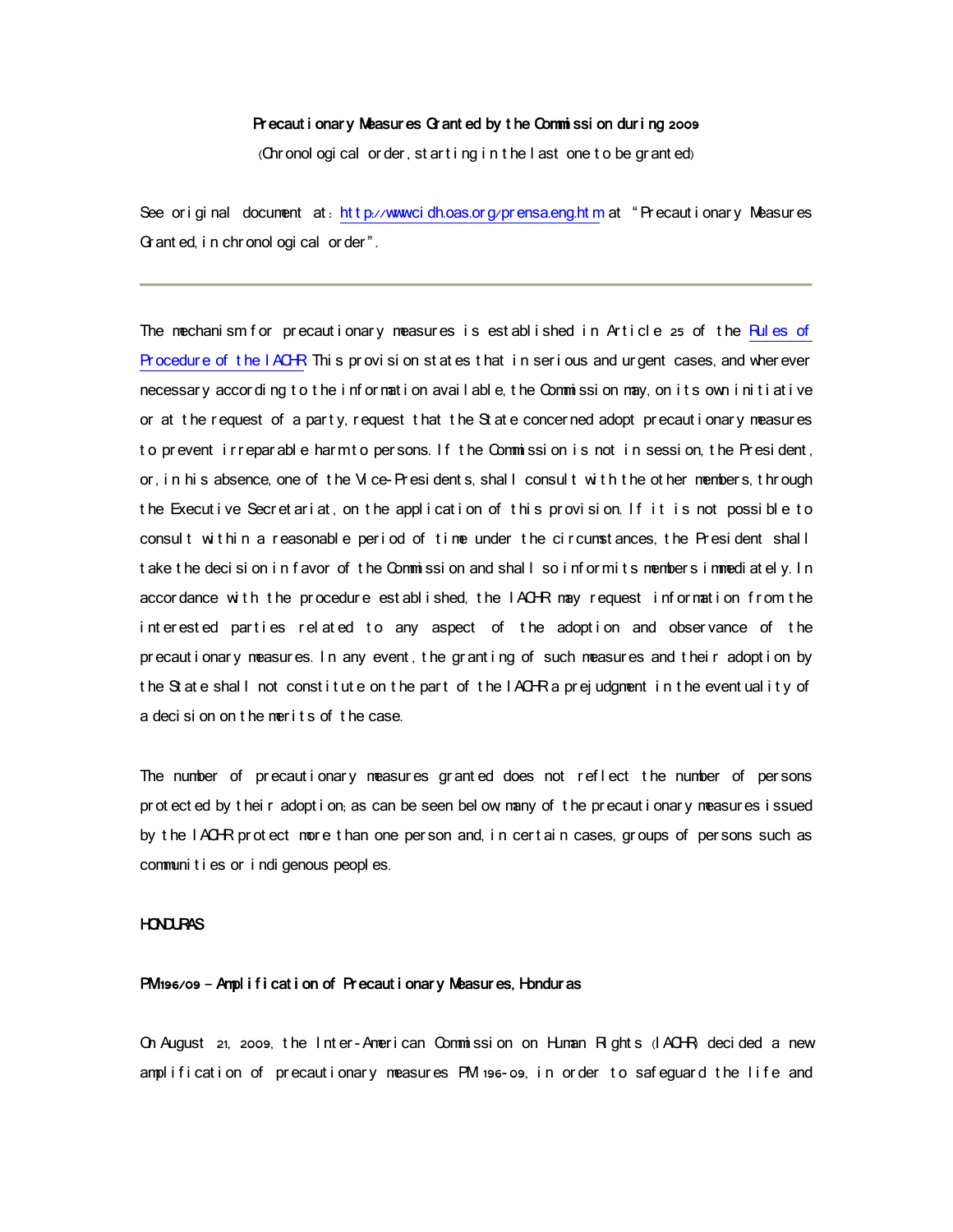per sonal integrity of Ms. Hedme Castro, director of the School Alba Nora Gúnera. According to the information received, Ms. Castro has been tailed and has been target of verbal aggression and harassment due to her opposition to the coup d'etat. The information adds that vehicles without plates and with tinted windows are seen around her residence and her wor kpl ace, t hat the school 's gates' locks have been broken, and t hat a pat rol of 10 sol di ers ent er ed t he school on August 18, 2009. The IACHR set a 7 day deadl i ne t o r ecei ve i nf or mati on about the implementation of the required measures. This list of protected persons complements lists transmitted via communications dated June 28 and 29; July 2, 3, 10, 15, 24 and 30; and August 7 and 17, 2009.

## PM 196/09 - Ampl i f i cat i on of Precaut i onary Measures, Honduras

On August  $\pi$ , 2009, the Inter-American Commission on Human Rights  $\Lambda$ CHR decided a new amplification of precautionary measures PM 196-09, in order to safeguard the life and per sonal int egrity of Ms. Nelly Guadalupe Doblado Guevara, Mr. Just o Past or Henríquez and Mr. Eddy René Doblado Guevara. According to the information received, Ms. Nelly Guadalupe Dobl ado Guevara and her brother Eddy René Dobl ado Guevara were det ai ned by the security for ces in the context of a protest that took place in Conayagua on July 30, 2009, and that they were severely beaten. Additionally, the residence of Ms. Nelly Guadalupe Doblado Guevara and M . Justo Pastor Henríquez was the all eged target of an attack with Molotov bombs on the early hours of August  $17$ , 2009. The IACHR set a 5 day deadline to receive information about the implementation of the required measures. This list of protected per sons complements lists transmitted via communications dated June 28 and 29; July 2, 3, 10, 15, 24 and 30; and August 7, 2009.

#### PM 196/09 – Ampl i f i cat i on of Precaut i onary Measures, Honduras

On August 7, 2009, the Inter-American Commission on Human Rights (IACHR decided a new amplification of precautionary measures PM 196-09, in order to safeguard the life and per sonal int egr i t y of per sons in Hondur as, who, accor ding t o information received, are at r i sk. The f ol l owi ng per sons ar e now i ncl uded i n t he f r an ewor k of pr ecaut i onar y measur es 196-09: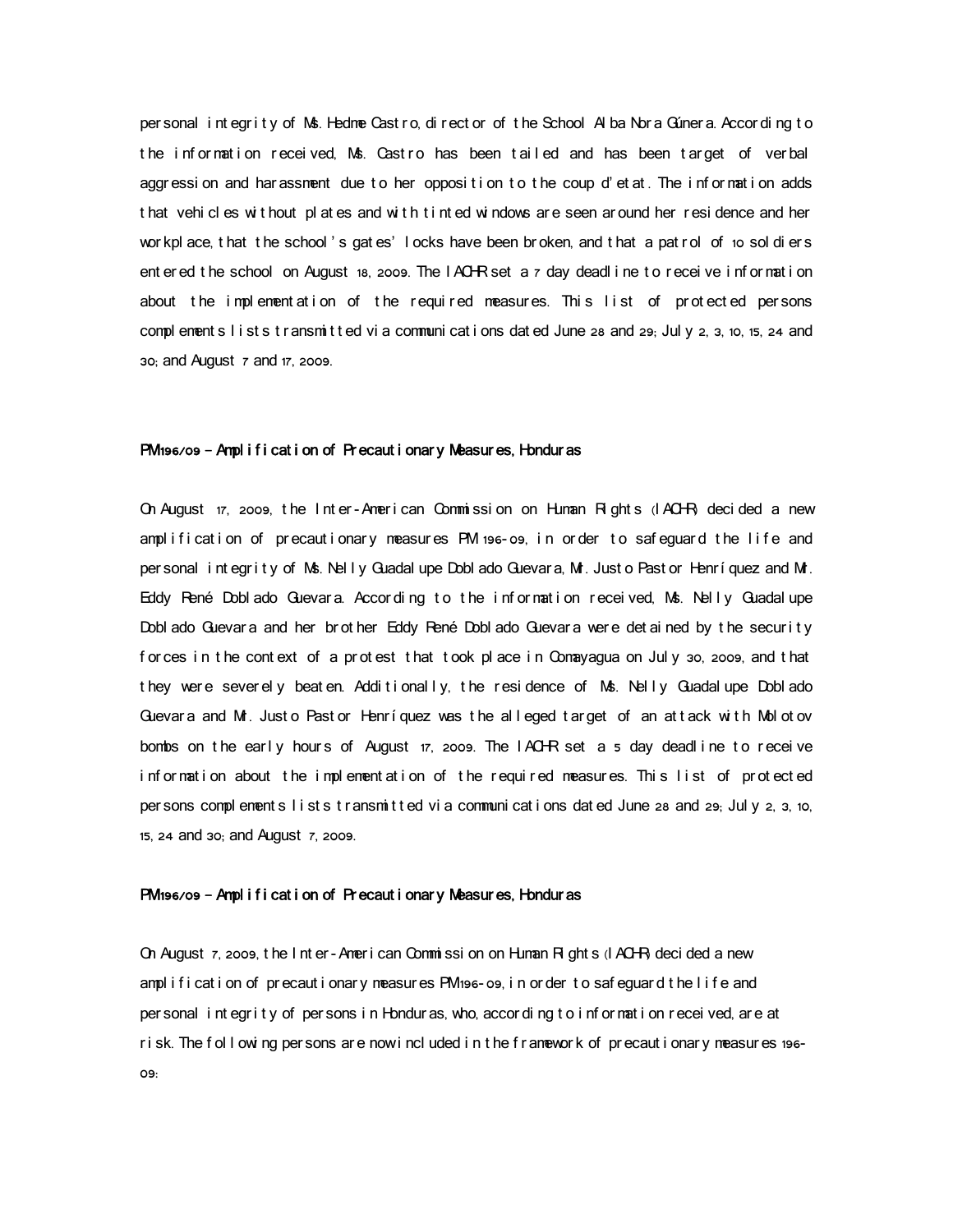- Ger son Evel ar Vil ches Al mendares, has di sappear ed. Accor di ng t o i nf or mat i on r ecei ved, Al mendar es was I ast seen in the cust ody of the agent s of the St at e who had presumably det ai ned hi m.
- Eduar do Cast añeda Per domo, I awyer. Accor di ng t o i nf or mat i on r ecei ved, t he mil i t ar y has f ol I owed hi mand nember s of the ar ned f or ces have r ai ded hi s r esi dence.

Norma Est el a Mejía, vice president of the Sitrajer zeesh union, which is affiliated with t he Cent ral General de Trabaj adores (CGT), has recei ved deat h t hreat s because of her opposi t i on t o t he coup d' ét at .

Dani el Dur ón, nat i onal I eader of t he Cent r al Gener al de Tr abaj ador es (CGT), has r ecei ved deat h t hr eat s. These t hr eat s have i ncl uded t ext messages sent to hi s mobile phone.

Evangel i na Arguet a I eader of the Cent ral General de Trabaj adores (CGT), has received t hr eat s vi a t el ephone because of her opposi t i on t o t he coup d' ét at .

The IACHRset a 48 hour deadl ine to receive information about the implementation of the required measures. This list of protected per sons complements lists transmitted via communi cat i ons dat ed June 28 and 29 as well as communi cat i ons dat ed Jul y 2, 3, 10, 15, 24 and 30, 2009.

## Request for information on the basis of Article 41 of the American Convention

Additionally, the IACHR r equest ed information about the following situations and/or threats and act s of violence against per sons. This information is requested within the framework of the competencies offered by Article 41 of the American Convention. The IACHR set a 48 hour deadl i ne t o r eceive i nf or mat i on about the f ollowing.

#### Teacher Roger Val l ej os Sor i ano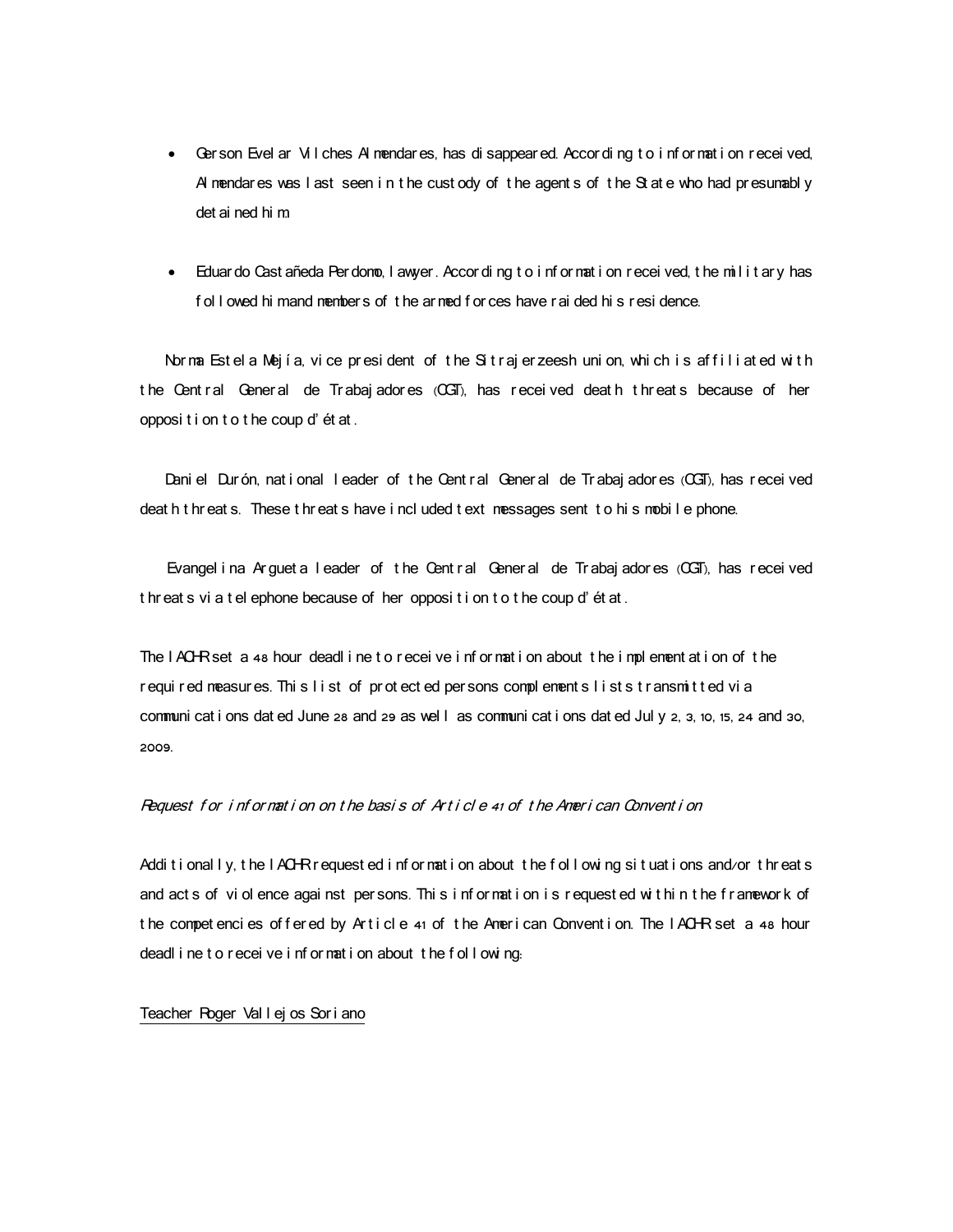The IACHR r equest ed information about the death of teacher Roger Vallejos Soriano, who died of a gunshot wound t o t he head on Jul y 30, 2009.

#### Det ent i ons

Accor ding to information received, various persons have been injured and detained during demonst r at i ons and pr ot est s, accor di ng t o t he f ol  $\vert$  owi ng det ai  $\vert$  s.

The July 30 Demonstration in Comayagüela, in which members of security for ces in armored cars violently broke up the demonstrators using both bullets and teargas. According to i nf or nat i on r ecei ved, 61 peopl e wer e det ai ned, 16 of whomsuf f er ed ser i ous i nj ur i es. 16 peopl e have been det ai ned and have suf f er ed i nj ur i es, br oken bones and beat i ngs. Ennanuel Al berto Banegas Caballero, Luis Rodolfo Figueroa, Cristian David Herrera, Carlos Humberto Reyes Banegas, Carlos H Reyes, Oscar Moncada, Marcial Oruz, Glenys Rodríguez, Alexis García, Nefris Pineda, Ody José Valeriano, Tania Guiselle Guzmán, Carlos Alberto Quello Canales, Manuel Banegas, Rommel Espi nal, Emilio Castro.

45 peopl e have been det ai ned i n t he Bel én pol i ce st at i on. Héct or Ar mando Romer o, Raúl Er nest o Meza, Lest er Chávez, Eduar do Lagos, Fr an Al exander Her mindo, Fr edy Ariel Mor azan, Mar I on Dagobert o Villal obos, Di a Dec Shof ol Rodriguez, Eric Al exander Romero, Dagobert o Arist de Moncada, Edas Dal miro Moncada, José Pamiro El vir Matamoros, Quintín García Hernández, Al ex Osman Si erra Rodríguez, Rafael Pavón, Modesto Aguilar Herrera, Vivian Ramos Mejía, Oscar A Flores, Luis Moncada, Julio Salas Posas, Marcos Mendoza, Luis Baquedano, Obed Fernando Banegas, Milton Nahun Borjas, Juan José Vargas, David Varrales, Amado Sandoval Peña, Milton Medardo Torres, José Celestino Barahona, Fernando Izaguirrez, Jorge Luis Ortega, Rudy Izaguirre, Daniel Rivera Amador, Juan Barahona, Cesar Adolfo García, Carlos Ramos, Ol vin Mejía, Héct or Manuel Herrera, Johan Ordoñez, Abraham Lincol, Gabriel Galeano, Melvin Roberto Vaca, Ger ar do Abr achar Sol eno López, Héct or Rol ando Her nández, Joel Ant oni o Mungui a.

 $Out$  post of Danl i, on the border of Nicar agua, July 29, 2009: Seven Garifunas have been det ai ned by a Hondur an police squad in the out post of  $Dan i$ , locat ed on the N car aguan bor der. It is alleged that both their documents and musical instruments were seized and that they were al so the subject of discriminatory acts because of their race.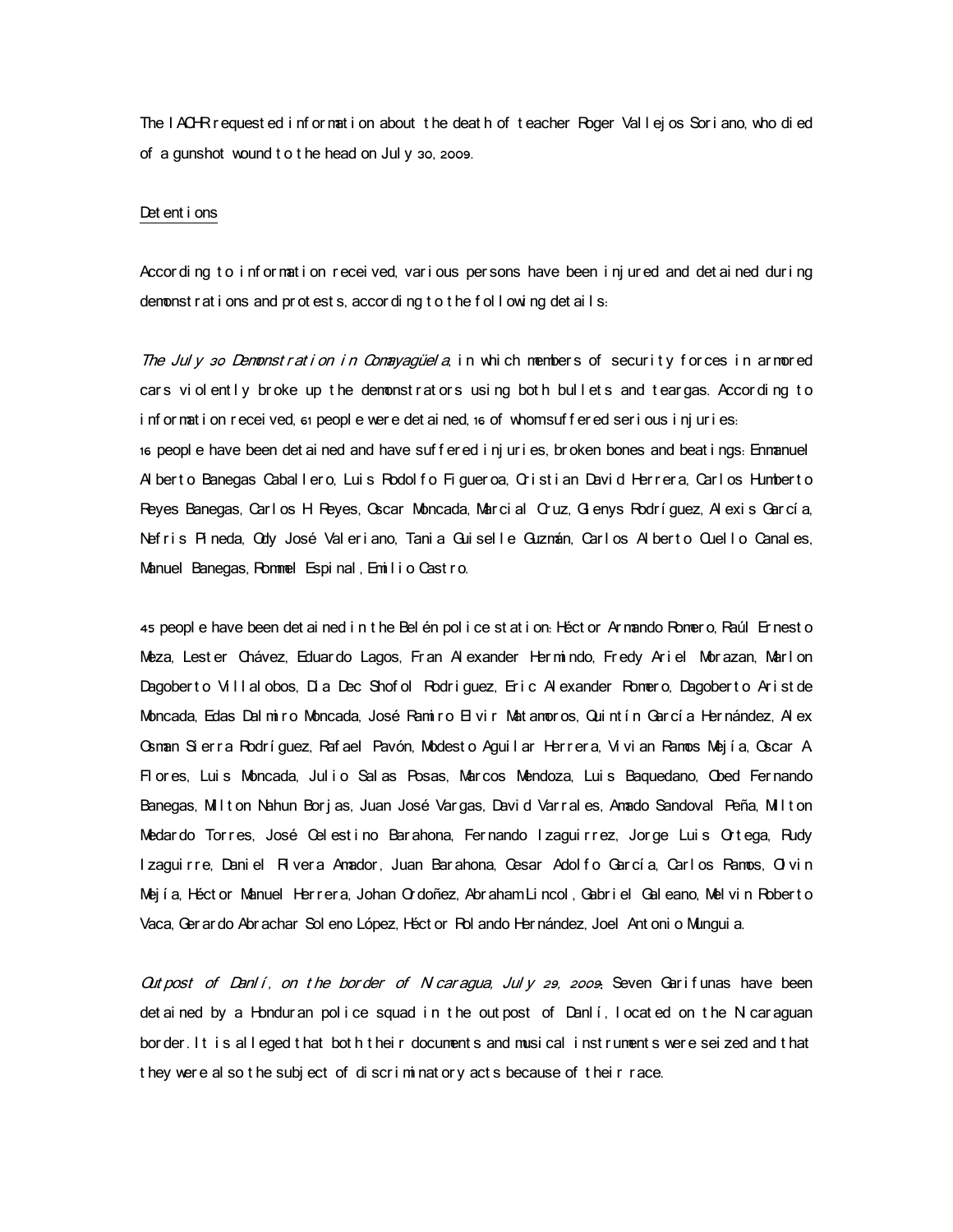Out post of Danl i, on the border of N car agua, Jul y  $25$ , 2009: The following per sons have been det ai ned and are current ly in the  $D$  strict  $\tau$  Police Post in Danli, in connection with the acts of violence that occurred in the Department of  $\boxminus$  Paraíso on July 25, 2009: Adrián Carranza, Al fredo Redondo Comayagua, Ángel de Jesús Rivera Cruz, Arnal do Hernández, Brayab Er nest o Ávi I a (15 year s ol d), Car I os Al ej andr o Her nández, César Samuel Escal ant e Vásquez, Dave Ezequi el Tor r es (16 year s ol d), Davi d O I ando de Cant on, Eduar do Javi er Mendoza (15 year s ol d), Eduardo José Redondo Rudy (17 years old), El i asa Mejía, Eráclito Isaac Sierra, Eser Peralta Lavai re (Cruz Roj a), Fel i z Ant oni o Dobl ado López, Fl or ent i no Urbi na Acuña, Fr an Ander son Corral es (16 years ol d), Gust avo Adol fo Suazo, Henry Ant oni o Mol i na, (11 years ol d), Jeremí as Gónez Conayagua, Jhonat an Noe Gsor i o Cañada (17 year s ol d), Joaquí n Rueda Muñoz, Jhony Sal gado, Jor ge Franci so Val I e, José Franci sco Sanhesdi as, Kat er i ne Pomero (14 years ol d), Keni a Sar ai Funes (15 years old), Leo Gabriel Astriaco, Lidia Margarita Portillo, Linda Rosio Romero (17 years old), Luis Beltrán Alvardopadilla, Mario Javier García Mayrena, Marlon Iván Méndez, Marta Socorro, Marvin Javier Sánchez, Maycol Jamel Corrales Ventura (13 years old), Miguel Ángel Rodríguez Amador, Milton Ariel Ortiz Sierra (15 years old), Norma Supaya Ruiz Padilla, Nubia Xi omara Valladares, Orlyn Joel Flores, Roberto Bautista, Rony Misael Mejia Mairena, Sabas de Jesús García Ccampo, Santos II arios Sánchez, Sergio Raúl Geresano Correa (17 years ol d), Ter esa de Jesús Rivera, Vi cent a Baut i st a, Ví ct or I saí Sot o Her nández, Vi l ma Yol anda Fl or es.

San Pedr o Sul a, August 3, 2009; On August 3, 2009, dozens of peopl e were det ai ned and many ot her s suf f er ed br ui ses and br oken bones as a r esul t of vi ol ence t hat t ook pl ace dur i ng a demonst rat i on agai nst the coup d' ét at i n San Pedro Sul a. Accor di ng to i nf or mati on recei ved, the acts of violence have been perpetuated by officers of the Special O perations Forces (COBRA) and members of the 105<sup>th</sup> Brigade, headquartered in San Pedro Sul a. Tanks of water, t ear gas and bat ons wer e r eport edl y used on t he prot est ers, and many were i nj ur ed. Some of t he peopl e who have been r eport edl y det ai ned as part of these act s of vi ol ence ar e Eva Agui I ar, Marcel a Posal es, Porfirio Castro, José Matías Vásquez, Poberto Mejía, Cristobal, Gustavo, José Edgar do Cast ro (beat en), Profesor Gust avo Mejía (UTR di rect or), Prof. Miguel Pamos (INTAE assist ant direct or), Ant onio Carbal lo (direct or del reyes), Wilson Mejía, Prof. Al exis Or el lana, Prof. Osman (Patria de la lima), Porfirio Casco (Father of the family, Valle de Sula. He was beat en his car windows were broken and his car was taken from him. Val demar García.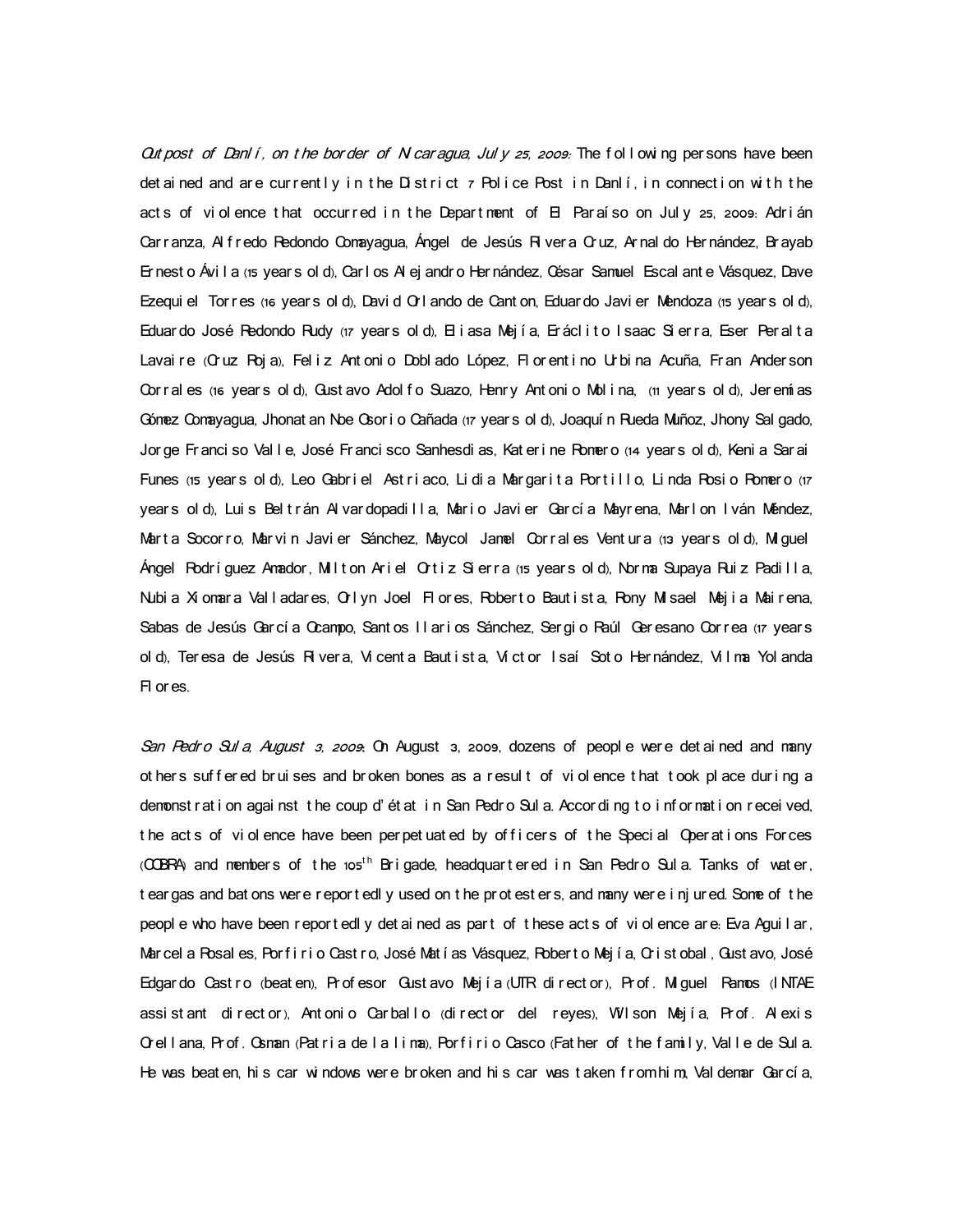Carl os Muñoz, José Natividad Vásquez, Gustavo Mejía Escobar, Cristóbal Rol ando Vill afranca, José Lui s Ar guet a, Oscar López, Wal t er Geovanny Cór dova Bermúdez, Edwi n Ant oni o Enamor ado, José Ant oni o Ramos, José Al exi s Or el I ana, Edgar do Cast r o (hi s car wi ndows were broken), Manuel de Jesús Ríos, Manuel Dionisio Montes, José Leonel Gonzál ez, Tony Ulloa, Eugeni Castro Mendoza (suffered a broken right arm and injuries to his left arm, Gustavo Henríquez (suffered a head injury after being struck with the butt of a rifle), Juan Ramón Urbina ( ), ( suf f er ed bl ows t o hi s back José Ger mán Mar t í nez suf f er ed bl ows t o hi s back f r omt he bar r el of a gun), and Nel I y Marcel a Rosal es (pr egnant, suf f er ed bl ows t o her knee).

Regar di ng t hese det ent i ons, t he  $I$  ACHR r equest ed t he f ol l owing i nf or mat i on.

- 1. the most recent information about injured persons and the state of their heal th, as well as the circumstances under whi ch they were injured;
- 2. the location (s) where det ained per sons are being held and deprived of their liberty in conj unct i on with the af or ement i oned event s, the cause of their det enti on and if they have spoken with I egal represent at i on;
- 3. information about the measures that have been adopted to judicially clarify the af or enent i oned f act s.

# Si t uat i ons

The IACHRI i kewi se r equest ed i nf or mat i on r egar di ng t he f ol I owi ng si t uat i ons.

According to information received, Radio  $G$  obo indicated that on August 4, 2009, it recei ved a not i f i cat i on f r omt he Nat i onal Tel ecommuni cat i ons Commi ssi on of Hondur as, whi ch assi gns radi o and tel evi si on frequenci es. The not i fi cat i on i ncl uded the sol i cit at i on of a lawyer who is presumably part of the legal auditor of the Armed Forces, and requested to suspend the media or gani zat i on f r ombei ng used t o commit act s of sedi t i on.

Accor ding to information received, an explosive device was thrown at Channel 6's buildings in San Pedro Sula during the end of July. The channel is known for reporting on bot h si des of t he coup d' ét at .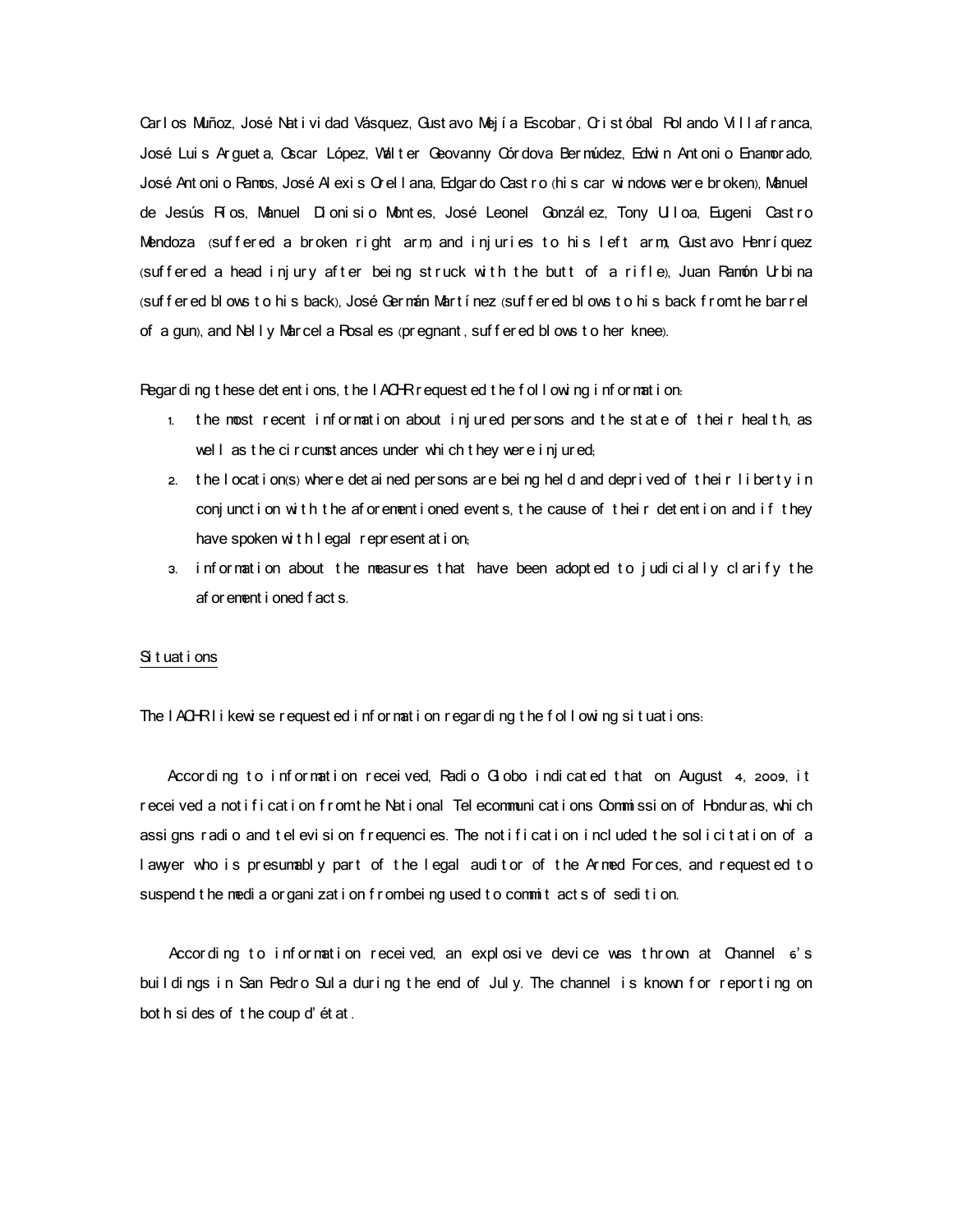On August  $5$ , 2009, in the city of Teguci gal pa, military for ces, the Special Operations For ces (COBRA) and members of the R ot Police repressed a demonstration concent rated in the National Autonomous University of Honduras (UNAH Concurrent with information received, security forces repressed students using teargas, water tanks with pepper spray and by firing off their guns, presumably using rubber bullets. Additionally, they confiscated the video cameras of students who were trying to document the situation. The total number of demonstrators who were injured is still undetermined.

Specifically, information received indicates that UNAH Rector Julieta Castellanos, Pr of essor Ramón Romero (al so sai d t o be t he vi ce- r ect or of UNAH, University Commissi oner Ol vin Rodríguez (al so said to be the Secretary of the Institution) and Professor Daniel Matamoros Watson were physically harassed by members of the security forces, as they at t empt ed to intercede and end the repression against the demonstrators. Finally, information received indicates that one of the injured students, All an Noe Hernández, had been transferred to the School Hospital. Another student had received medical attention in a private institution, and the rest of the injured persons received medical attention in the UNAH bui I di ngs t hemsel ves.

#### PM 196/09 - Ampl i f i cat i on of Precaut i onary Measures, Honduras

On Jul y 30, 2009, the Inter-American Commissi on on Human Rights (IACHR decided a new amplification of precautionary measures PM 196-09, in order to safequard the life and per sonal int egr i t y of per sons in Hondur as, who, accor ding t o inf or mation received, are at risk. This list of protected persons complements lists transmitted via communications dated June 28 and 29 as well as communi cat i ons dat ed Jul y 2, 3, 10, 15 and 24, 2009.

The IACHR r equest ed t hat t he necessary measures be adopt ed t o ensure t he I i f e and per sonal integrity of all of the beneficiaries. Through the Commission's July 30 decision, the f ol I owing per sons are now included in the framework of precautionary measures 196-09:

• Juan Carl os Tr ochez, 24, who report edl y suffered two gunshot wounds during a shoot ing in which 11 bull et swere fired at his car on July 24, 2009. According to information received by the IACHR Juan Carl os is the son of Liberal Party Represent at ive Rodrigo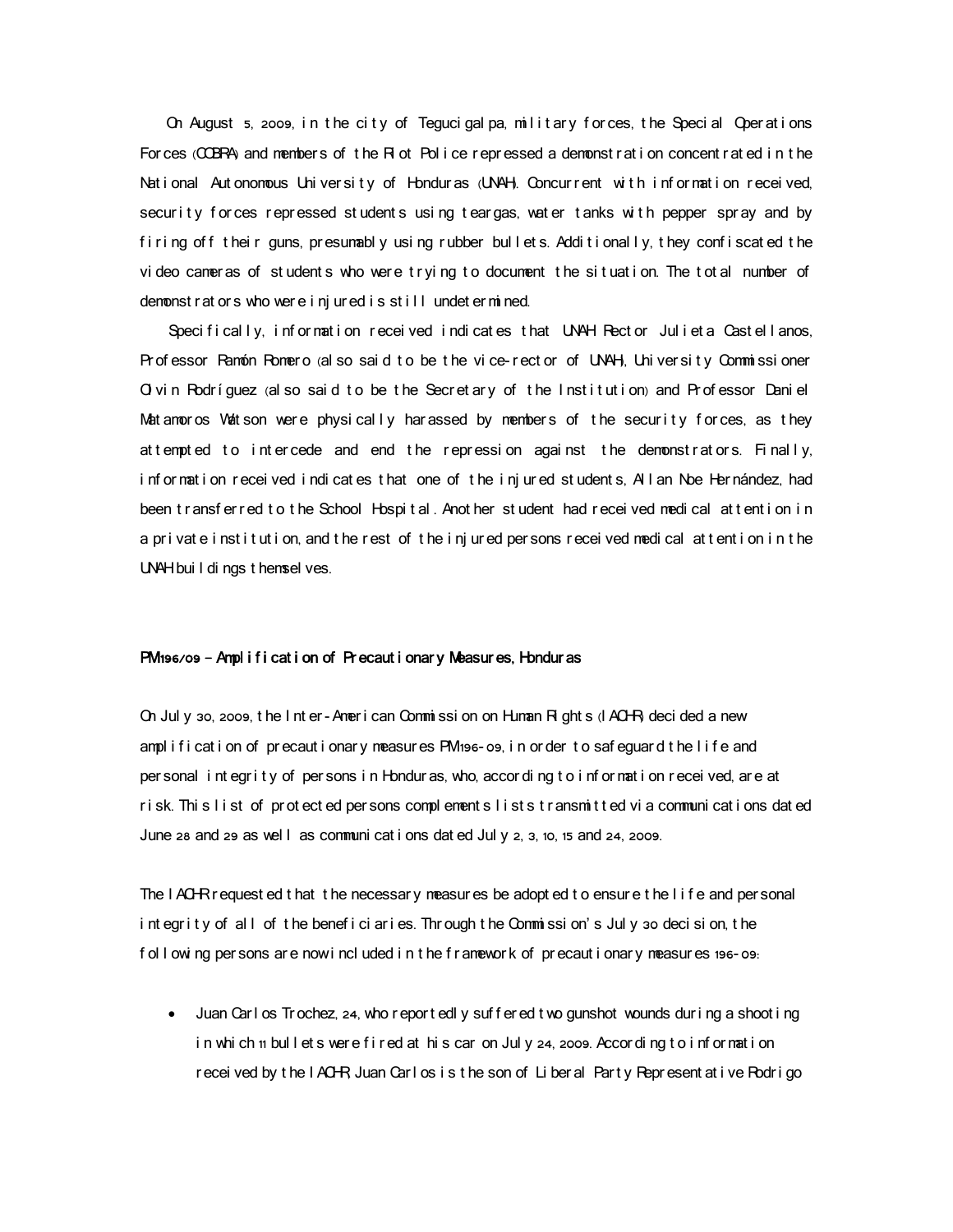Tr ochez. Juan Carl os Tr ochez was shot af t er nembers of t he Hondur an Assembly. i ncl udi ng hi s f at her, denounced t he coup d' ét at bef or e member s of t he Uni t ed St at es Congress in Washington.

• Rommel Gómez, a Radi o Pr ogr eso j our nal i st, and hi s wi f e, Mir yam Espi nal, who have al I egedl y r ecei ved t el ephone cal I s cont ai ni ng deat h t hr eat s. On Jul y 10, 2009, t he I ACHR request ed i nf or mat i on about Rommel under Article  $41$  of the American Convention. To dat e, no i nf or nat i on has been r ecei ved.

The IACHRset a 48 hour deadl ine to receive information about the implementation of the r equi r ed neasur es.

## Request for information within the framework of  $PM_{196/09}$ .

The IACHRal so request ed information about the situation of other persons within the f ramework of PM 196/09. The Commission requested this information in order to evaluate sever al request s for precaut i onary measures received in regards to the situations descr i bed bel l ow :

- The IACHR has received information and requests for precautionary measures in favor of represent at i ves of the Bank of the Partido Liberal (Liberal Party) and of the Democr at i c Uni f i cat i on Part y (Part i do Uni f i caci ón Democr át i ca), who have been t he subject of har assment. Accor ding to information received, this har assment has i ncl uded shot s f i r ed i n t he vi ci ni t y of t hei r homes and nei ghbor hoods; r ai ds, conduct ed under fal se pret enses, i ni t i at i on of i nvest i gat i ons on sedi t i on and t r eason char ges and t he f r eezi ng of bank account s. Thi s har assment is presumably in r esponse t o t hei r publ i c st at enent s condemning t he coup d'ét at and denunci at i ons of t he human r i ght s vi ol at i ons t hat are allegedl y occur r i ng i n Hondur as f ollowing t he coup d' ét at. The Commission requires information about the situation of the following r epr esent at i ves:
- $1.$  Eric Mauricio Navarrete, represent at ive of the Partido Liberal,
- $2.$  El í as Ar nal do Guevar a, r epr esent at i ve of the Parti do Liber al,
- 3. Edna Car ol i na Echavar ría, represent at i ve of the Partido Liberal,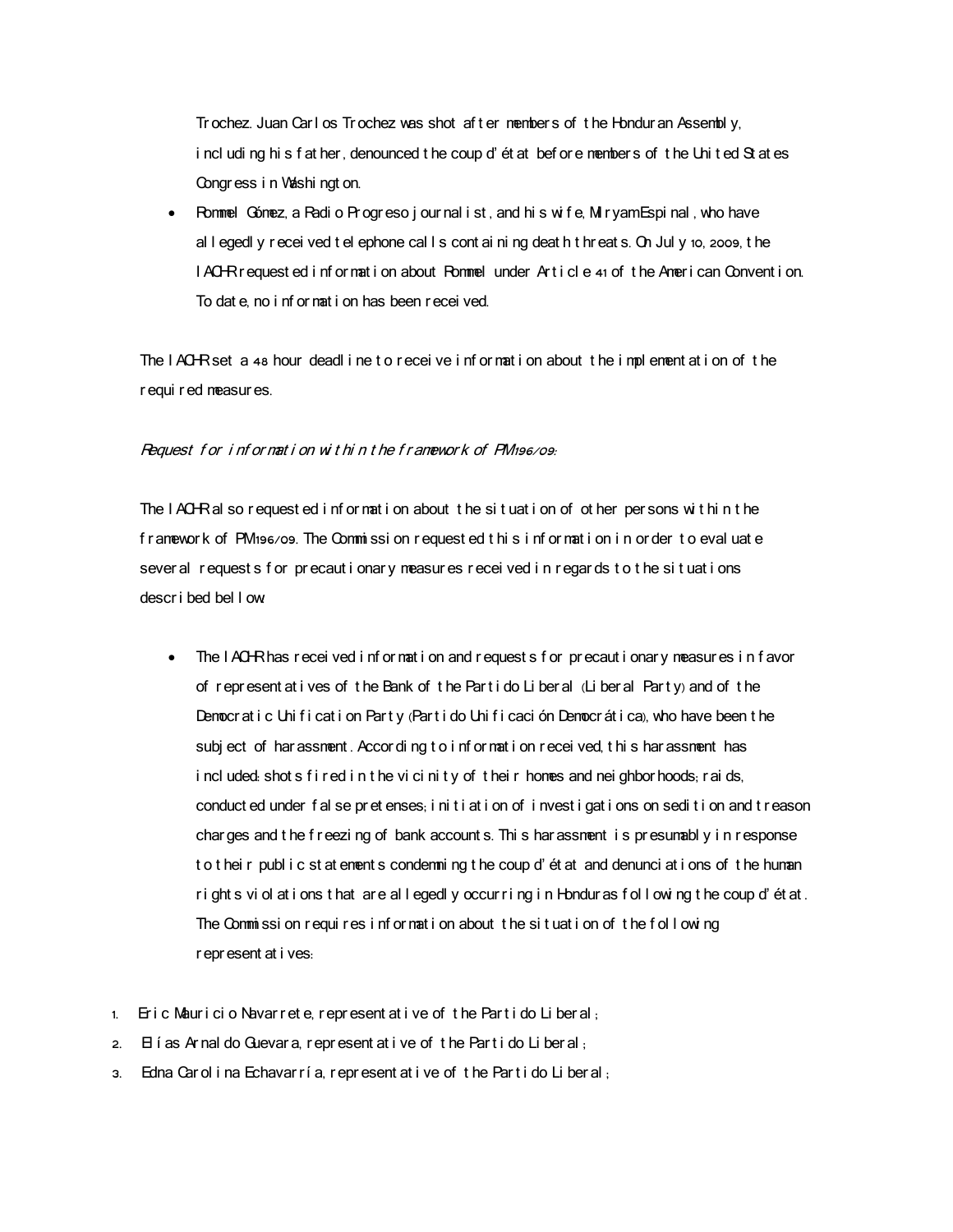- 4. El eazar Juár ez, r epr esent at i ve of t he Part i do Liber al,
- 5. Rodri go Trochez, represent at i ve of the Parti do Liberal;
- 6. Manuel de Jesús Vel ásquez, represent at i ve of the Partido Liberal,
- $7.$  Javier Hall Polio, represent at ive of the Partido Liberal,
- 8. Norma Cal der ón represent at i ve of the Part i do Liberal,
- 9. Gladys del Gd, represent at i ve of the Partido Liberal;
- 10. José Si món Azcona, r epr esent at i ve of the Part i do Liberal,
- 11. Edmundo  $\Omega$  el l ana, r epr esent at i ve of t he Part i do Li ber al,
- 12. Jul i o Sant os, act i ng r epr esent at i ve of the Part i do Liberal,
- 13.  $\sigma$  man Mal donado, act i ng r epresent at i ve of the Part i do Liberal;
- 14. Dayana Burke, represent at i ve of the Partido Liberal,
- 15. Ví ct or  $Q$ ubas, act i ng r epr esent at i ve of the Part i do Liberal,
- 16. Francis Hernández, act i ng r epr esent at i ve of the Part i do Liberal,
- 17. El vi r a Ar gent i na Valle, represent at i ve of the Part i do Liberal,
- 18. José de la Paz Herrera, represent at i ve of the Parti do Liberal,
- 19.  $S1$  vi a Ayal a, r epr esent at i ve of t he Part i do Uni f i caci ón Democr át i ca  $UD$ .
- 20. Oscar Mejía, represent at i ve of the Part i do Unificación Democrática (UD,
- 21. Marlene Paz, represent at i ve of the Part i do Uni f i caci ón Democr át i ca  $(D)$ .
- 22. Tomas Andi no, act i ng r epr esent at i ve of t he Part i do Uni f i caci ón Democr át i ca (UD.
	- The situation of Mr. Al bencio Fernández Pineda, member of CI PRODEH Mr. Pineda has reported that since the coup d'état, shots have been fired in front of his home on multiple occasions to intimidate him. This intimidation is reportedly aimed at st oppi ng hi mf r ompubl i cl y denounci ng t he human r i ght s abuses t hat have i n Hondur as since the coup d'état. According to information received, Mr. Pineda has been accompanyi ng some of the af or ement i oned Hondur an r epr esent at i ves to Vashi ngt on. The Commission requires information about the aforementioned facts as well as the measur es t hat have been adopt ed t o secure t he safe r et urn of Mr. Pi neda and t he ot her members of the delegation to Honduras.
	- The situation of communications professionals from Radio PROGRESO and the Reflection, I nvest i gat i on and Communi cat i on Team  $(H, G)$  of the Compañí a de Jesús de Hondur as, bot h I ocat ed i n t he nor t her n Hondur an ci t y of Pr ogr eso. These communi cat i ons pr of essi onal s have r eport edl y been r ecei vi ng t hr eat s bot h on t hei r cell phones and enails. Li kewi se,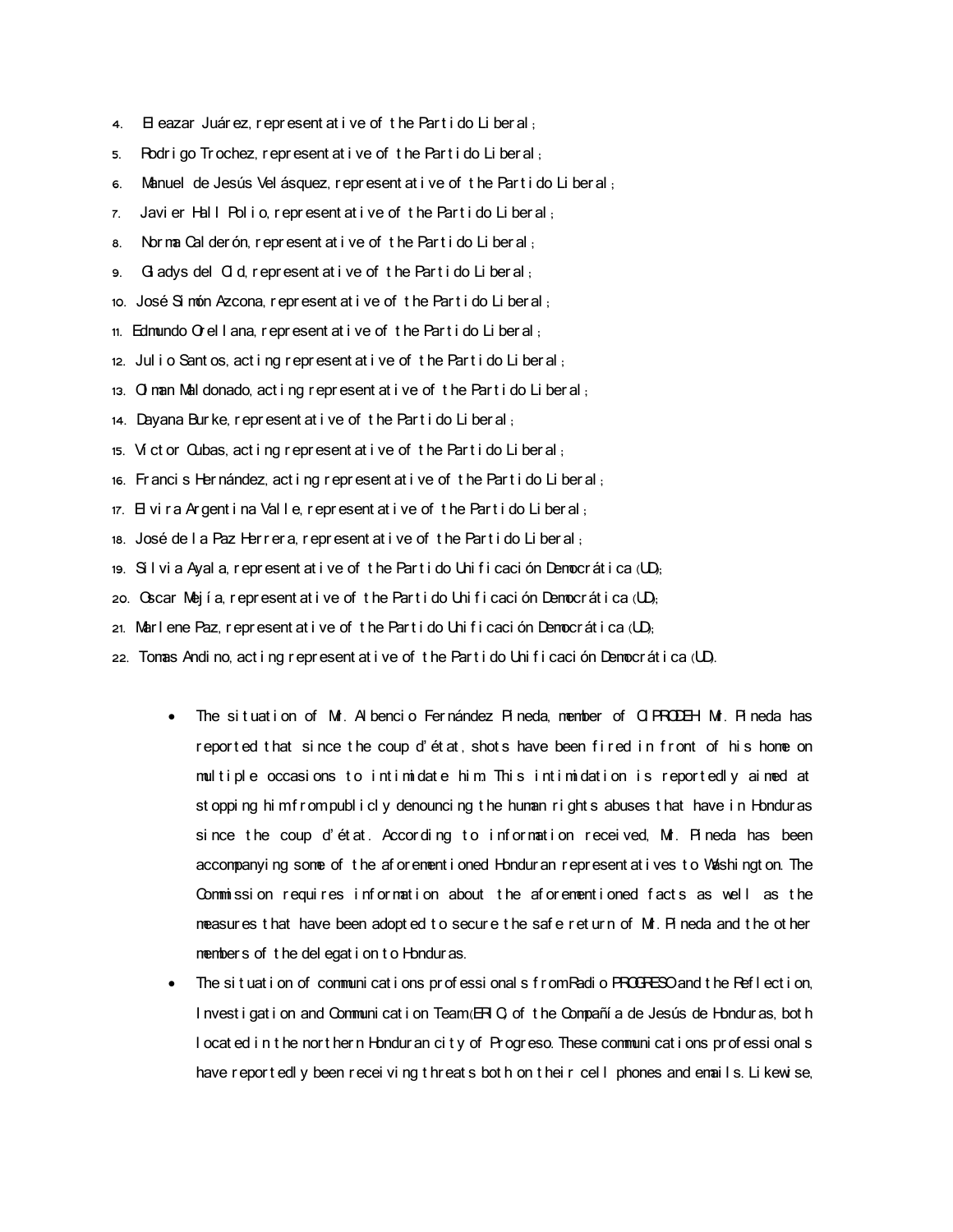information has been received indicating that since July 24, 2009,  $\text{FIC}$  s headquarters have been sur r ounded by heavily ar ned police and milit ary contingents.

## Request for information on the basis of Article 41 of the American Convention

Additionally, the IACHR r equest ed information about the following situations and/or threats and act s of violence against per sons. This information is requested within the framework of the competencies offered by Article 41 of the American Convention. The IACHR set a 48 hour deadl i ne t o r eceive i nf or mat i on about the f ollowing.

## Per sons or gr oups of per sons

- The murder of young Pedro Magdi el Muñoz (al so i dent i fi ed as Pedro Ezequi el or Pedro Mondiel Martínez). According to press reports, his body was found on July 25, 2009 in a field near a military outpost, along the route to the Nicaraguan border. M. Muñoz's body showed signs of torture and multiple stab wounds. Media reports state that the I ast time the youth was seen, he was being det ained by agents of the Hondur an Police For ces.
- The situation of Lourdes Amalia Sánchez, a member of the military who was in charge of t he cust ody of t he f amily of President Zel aya. Ns. Sánchez was present on June 28, 2009 at 5:00 a.m. when heavily armed members of the Honduran military entered the pr esi dent i al r esi dence and, after confront i ng i t s security for ces, deprived Pr esi dent Zel aya of his liberty. According to information received by the IACHR Ms. Sánchez had been i mpr i soned because she changed her wit ness st at ement.
- I nf or nat i on r egar di ng t he event s t hat t ook pl ace at t he Hondur an-N car aguan bor der on Jul y 24, 2009. Mul t i pl e communi cat i ons have been r ecei ved r el at ed t o t he devel opi ng si t uat i on al ong t he hi ghway connect i ng Teguci gal pa t o t he depart nent of  $B$  Par aí so, i n which the border crossing with Nicaragua is located. According to information received, the *de facto* regime has set up approximately 15 to 18 military and police out post s, presunably in order to restrict the freedomof movement of the protesters. Accor ding to press reports and I ocal human rights organizations, hundreds of people have been subjected to degrading registries and interrogations and have had their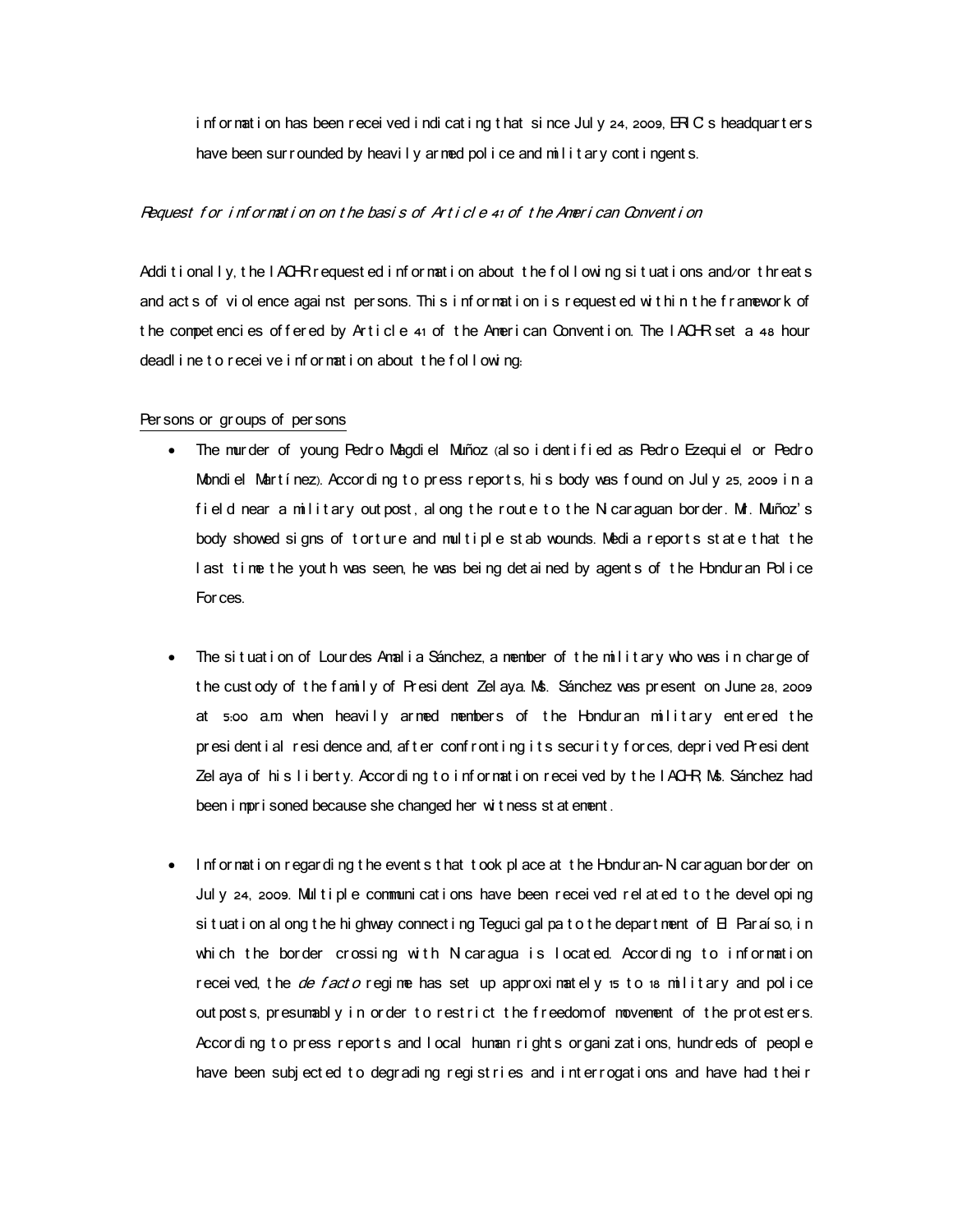i dent i f i cat i on car ds t aken i n t hese mil i t ar y out post s. I n some r eport ed cases, peopl e have been illegally det ained for sever al hours in these military out posts. At the same time, there were approximately  $4,000$  people who could not relocate or access food, heal th and sani t at i on servi ces in the military out posts, according to reports. Freedom of movement in that region has been limited by decrees which have been issued and ext ended for sever al days. In the context of the mobilization of people to the border area, there have reportedly been acts of repression using both bullets and tear gas cani st er s. Accor di ng t o i nf or mati on received, three people were i nj ured and scores wer e det ai ned, r egi st er ed and t aken t o pol i ce st at i ons i n El Par aí so and Danl í .

- Persons whose freedom of movement has been limited along the highway include the Hondur an First Lady, M is. Xi omar a Cast ro de Zel aya and her daught er, Xi omar a Zel aya Cast ro, who reportedly attempted to reunite with Constitutional President, Manuel Zel aya Posales. Accor ding to information received, two youths, Armando Licone and Lenin Ernesto Canales, al so accompani ed t he f amily;
- On Jul y 27, 2009, a communi cat i on was r ecei ved st at i ng t hat t he yout hs, Ar mando Li cona and Leni n Er nest os Canal es, had been det ai ned by t he *de f act o* gover nment 's secur i t y f or ces and t aken to a post in the department of  $\boxminus$  Par aí so. The yout hs formed part of the delegation of First Lady Xiomara Castro de Zelaya and intended to travel to Las Manos to reunite with Pr esi dent Manuel Zel aya Rosal es:
- Moi sés Hernández Vent ur a al so suf f er ed a gunshot wound f r oma 9 mill i met er bul l et, whi ch pr esumably shot by a member of the Armed Forces of Honduras;
- Accor di ng t o i nf or mat i on r ecei ved by t he I ACHR t he f ol I owi ng per sons have been det ai ned in police cells in the department of  $\boxminus$  Paraíso and other military outposts along the hi ghway to the N car aguan bor der, in Las Manos, in the depart ment of  $\boxminus$  Par aí so: Mario López, Josef a Escot o, Hayde o Ai dé Sar avi a, N col e Yánez, W I f r edo Ser r ano, José Ser r ano, Eduar do Flores, Donal do Domínguez, Qqueli Mejia, Marcia García, Martina García, Pedro Aguilar, Ivan Eduardo Sanchez Per ez, Cesar Ar nol do Bobadi II a, Carl os Geobany Sal i nas, El sy Let i ci a Cast el l anos, G I ma Si l i ezar, Lesbi a Dani el a Vel ásquez, Jul i a Bobadi I I a, Di nor a Pi neda, Edith Unanzor, Sandra Sandoval, Ramón Roger Díaz, Maritza Azucena Osejo, Concepción Zepeda, Mil ci ades Zuni ga, Ni di a Gsej o, Fat i ma Mel i sa Zuni ga, Angel a Car como, Yobany Gonzal es, Hal vi n Alexander Sandoval, Mari Cruz Portillo Varela, Francisco Javier Armas, Blanca Azucena Rodríguez, Bal bit rudis sosa Ortiz, Lesbia soriano, Ol man Eduardo Soriano, Santos Zacarías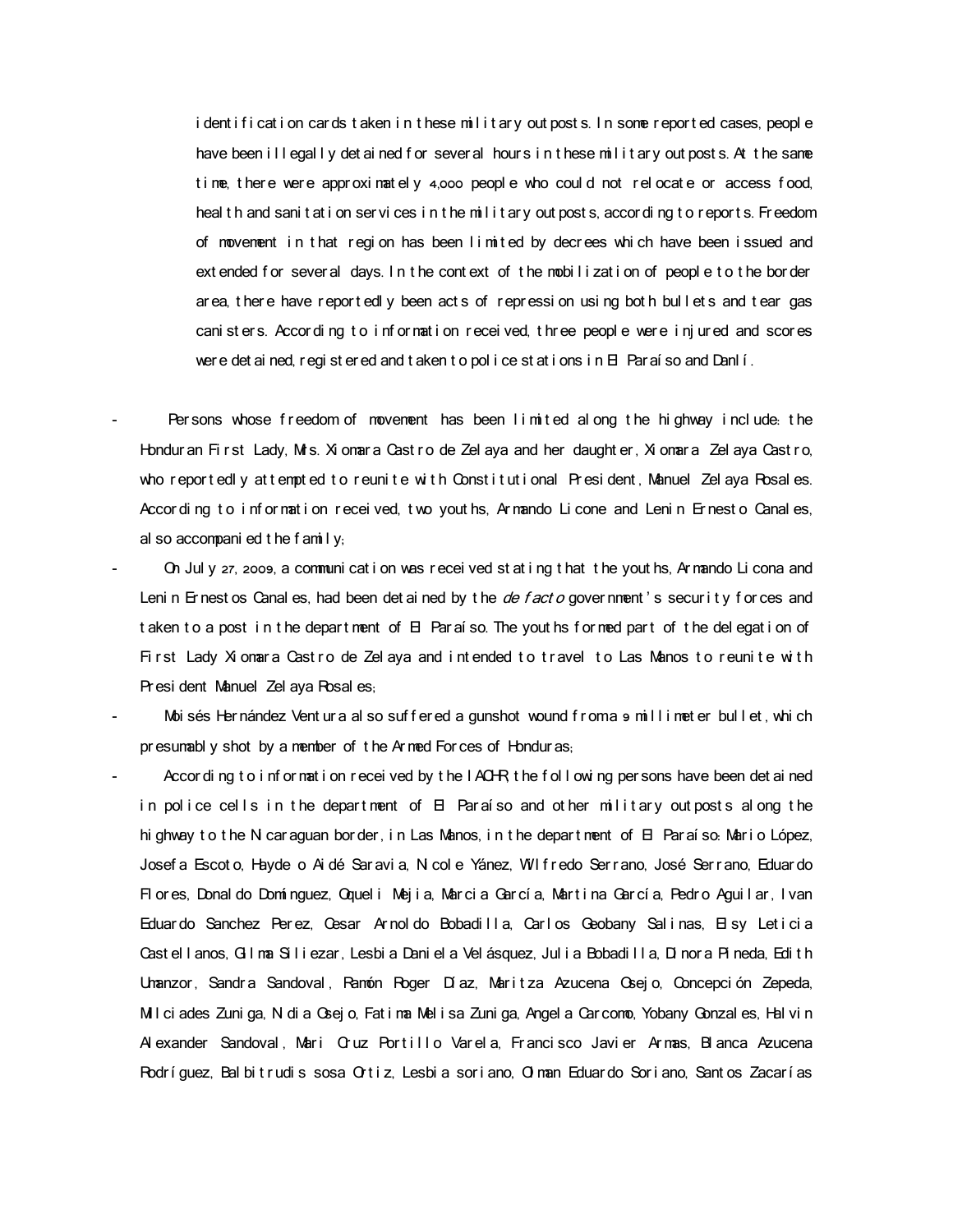Rí os o Sant os Sacar í as Ríos, Just o Past or Mondragón, Ruf i no Agui I ar, Kar en Mart í nez, Jonat han de Jesús Canal es, Manuel Ordóñez, Cl ement e Sambr ano, Juan Ant oni o Tor r es, Domi ngo Sol ór zano, Luís Al fredo Funez, Carlos Rodriques, Oscar Alberto Gonzáles, Rony Martínez (beneficiario de medi das caut el ar es de l a CIDH, Cl audi a Rui z, Al exi s andi no, Juan Carl os García, Gscar Rene Ser ón, Al f onso Ávi I a, José Ant oni o Zel aya, Aí da Dí as Rosal es, Fl avi o Fer nando Sevi I I a Ál var ez, Asol i a M net h Gr adi z Reyes, Ger al di na Pi neda, Car men Sánchez, Vi cent e Beat r i z, Jacobo Pi neda, Gust avo O el lana Martínez. El ena Mel gar Dubon, Antonio Bust anante, Del hi Patricia Barahona, Merlin Salgado, Nubia Moncada, Oneyda Barahona, Leticia Barahona, Sonia Castillo, Iris Yol anda Ramos Ávila, María Angel a Gomes, El da Barahona, Pabl o Balerio, Maria Eugenia Salgado, José Humbert o Meza, Javi er Escot o Berrios. Sant os Cruz.

- With respect to journal ists, information received on July 25, 2009 stated that a group of foreign journalists had been attacked by members of the Police Forces in Danlí. Accor ding to the information received, photojournalist Wendy Olivo of the Agencia Bolivariana de Noticias was attacked while trying to take photographs of people det ai ned by a police pat rol. When she refused to hand over her camera to the police, O i vo was reportedly struck. Other journal ists were al so attacked when they tried to def end t he phot ogr apher .
- Similarly, reporters from daily newspaper La Tribuna stated that they had been the subject of aggressi on by the pro-Zel aya protesters. The journal ists reported that the protesters were presumably in favor of President Zelaya's return, and the attack occur red on July 26, 2009 in the depart ment of  $H$  Paraíso. According to information r ecei ved, a gr oup of peopl e had been t r yi ng t o r enove Henr y Car vaj al 's camer a, and when journalist Martín Podríquez intervened, they also grabbed him. The protesters r eportedly accused them of being coup or gani zers. Carvaj al reports that due to the at t ack, t he phot os he had t aken t hat t he day were I ost.

# Si t uat i ons

The situation of the Guadal upe Carney community, where more than 600 families connected to 45 associ at ed peasant compani es l i ve. Accor di ng t o i nf or mat i on r ecei ved, t he si t uat i on of this community is especially serious, presumably because of written threats delivered by the Cámara de Comercio e Industria de Trujillo. The Cámara de Comercio e Industria de Truj i l l o have been expressly request ing an armed intervent i on by Honduran military forces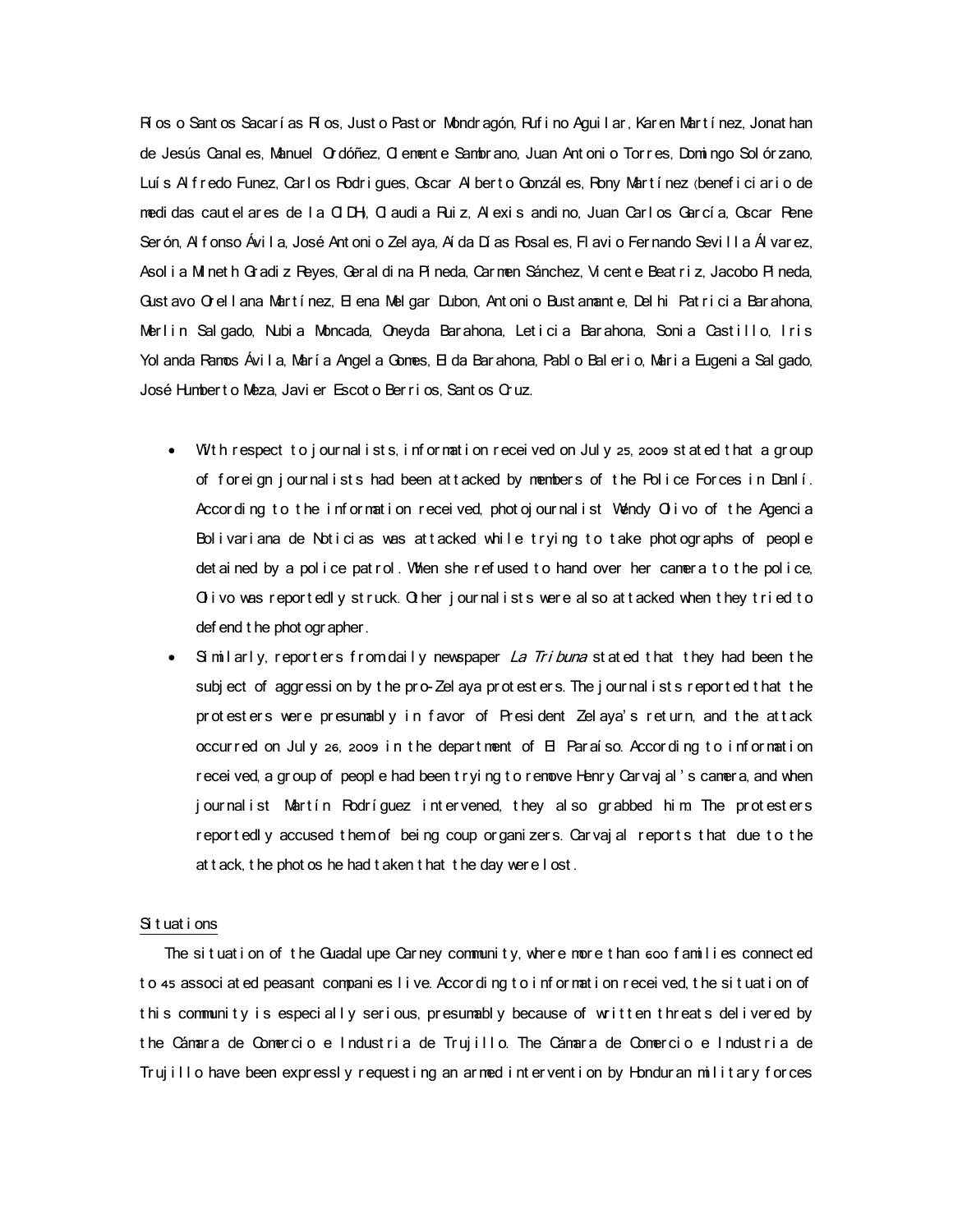agai nst the afor ementioned community, calling it a bastion of resistance against the coup d' ét at. The group has been threatening to carry out their own armed intervention if the  $m$  lit ar y refuses to intervene.

 Act s of vi ol ence commi t t ed agai nst t he t eacher s who have been pr ot est i ng i n Teguci gal pa and Con ayagüel a, presumabl y by police and military agents. Concurrent with what has been r epor t ed, at I east ei ght peopl e have been ser i ousl y i nj ur ed. One of t hemi s i dent i f i ed as t eacher Roger Val I ej os Sor i an, who suf f er ed a gunshot wound t o t he head. Li kewi se, I eader Carl os H Reyes, a benef i ci ar y of precaut i onar y measures, suffered a broken arm Addit i onal ly, appr oxi nat el y 200 peopl e have been det ai ned, i ncl udi ng Juan Bar ahona, who i s al so a benef i ci ar y of precaut i onar y measures. The Commissi on request ed i nformat i on about these act s and t he measures adopt ed t o safequard t he l i f e and per sonal integrity of t he pr ot est er s; t he i dent i f i cat i on of per sons who have been i nj ur ed and t he st at e of t hei r heal t h, as well as how they were i nj ur ed; t he i dent i f i cat i on of all det ai ned per sons wit hin t he f r amewor k of t he f act s descr i bed and t he I ocat i ons where t hey wer e ar r est ed, as well as t he r eason f or t hei r det ent i on and i f t hey have communi cat ed wi t h some f or mof l egal r epresent at i on, and i nf or mat i on about t he measures adopt ed t o j udi ci ally est abl i sh t he af or ement i oned f act s .

# $PM$  196/09 – Request for I nf or mat i on, Hondur as

On July 25, 2009, in the exercise of attributions set for thin Article 41 of the American Convent i on on Human R ght s, the Commissi on request ed i nf or mat i on about the situation of the wi fe, noot her, noot her- i n- I awand chil dr en of President Manuel Zel aya Rosal es. Accor di ng to information received by the Commission, they were del ayed while trying to relocate to the f r ont i er zone t o r euni t e with the President. The IACHR set a deadl i ne of 48 hours to receive information about the situation of these per sons. On June 28, 2009, the Commission had sol i cited information about family members of President Zel aya within the framework of MC 196- o9 in or der to deci de on requests for precautionary measures.

## PM 196- o9 Ampl i f i cat i on of Precaut i onar y Measures, Hondur as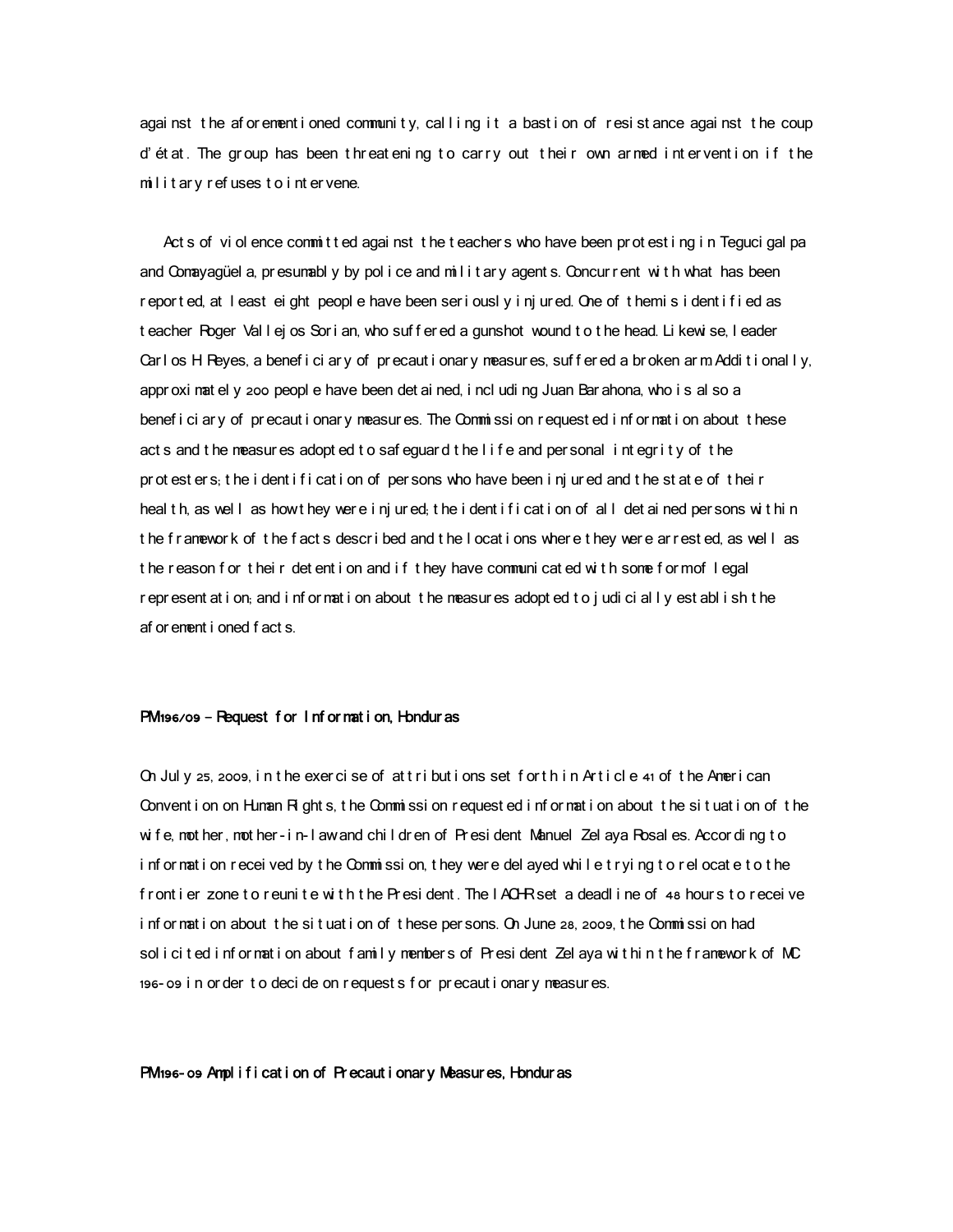On July 24, 2009, the Inter-American Commission on Human Rights (IACHR decided a new amplification of precautionary measures PM 196-09, in order to safeguard the life and per sonal integrity of persons in Honduras, who, according to information received, are at risk. This list of protected persons complements the lists that were transmitted through pr ess rel eases i ssued on June 28, June 29, Jul y 2, Jul y 3, Jul y 10 and Jul y 15, 2009.

The  $I$  ACHR r equest ed t hat t he necessary measures be adopt ed t o ensure t he  $I$  if e and per sonal integrity of all of the beneficiaries. Through today's decision by the IACHR the following i ndi vi dual s ar e now i ncl uded i n t he f r amewor k of pr ecaut i onar y measur es 196-09.

- 1. Nahún Pal aci os, Di r ect or of Aguán Tel evi si on, Channel 5;
- 2. María Margarita Zelada Rivas, Pepresentative for the Courts Department of the Hondur an Nat i onal Congress:
- 3. Gladys Lanza, Coor dinat or for the Committee for Peace Visit at ion Padilla,
- 4. El sy Benegas, President of the National Agrarian Institute Workers' Union and leader of the Coor di nat i ng Committee of Popul ar Organi zations of Aguán (COPA);
- 5. Manuel Montoya, I eader of the National Electric Energy Corporation Workers' Union,
- 6. Eduardo Flores, member of the Coordinating Committee of Popular Organizations of Aguán (COPA);
- 7. José Luis Gal dámez Ál varez. Direct or of the "After the Truth" radio programon Radio G obo:
- 8. Andrés Armando Molina Zelaya,  $\ddot{\text{q}}$  ournalist for Radio "Juticalpa," located in the depart nent of  $\alpha$  ancho;
- 9. Martha  $\boxminus$  ena Rubí, owner of Radio " Jutical pa," I ocated in the department of  $\bm{O}$  ancho) and her chi I dr en, Mar í a José, José Dani el and José Levi (al I with the sur name Rubí);
- 10. Kenia Irias, Technical Director of the National Women's Institute (INAM and her children Kimberly Nairoby Hernández Irias (16 years old) and Jancarlos Emanuel Vel ásquez I r i as (5 years ol d);
- 11. Li l i bet h Reyes Cart agena, Lí di ce I sabel O tega Reyes, Keyl a Amador and I si s Gabr i el a Ar r i aga Her nández, member s of Cent er f or Women's St udi es-Hondur as (CEM H)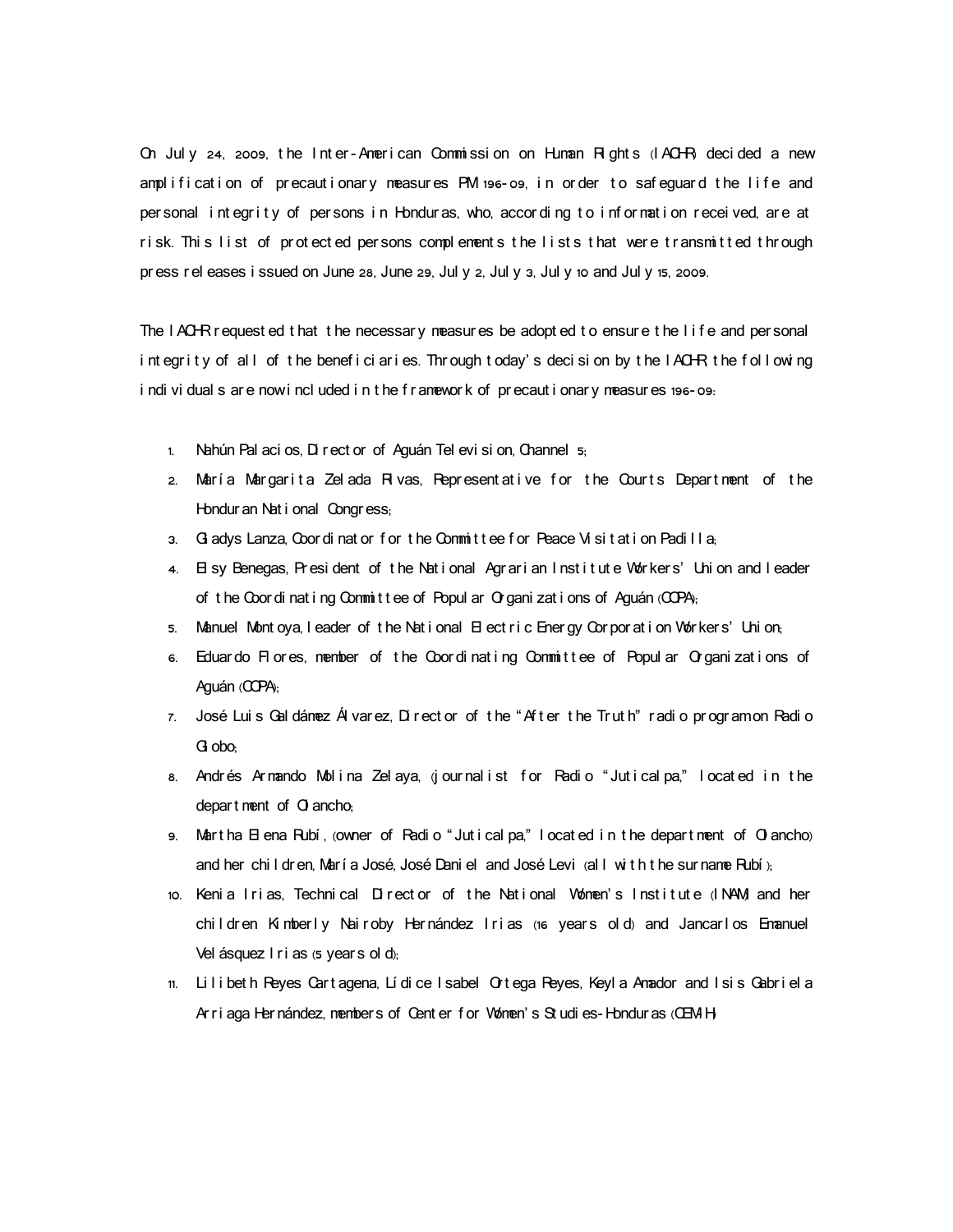The IACHR requested that it receive information about the implementation of the required measur es bef or e Jul y 29, 2009.

Likewise, in the exercise of attributions offered in article  $41$  of the American Convention on Human Rights, the Commission requested information about the following persons and si t uat i ons:

- 1. The death of Vicky Hernández Castillo (Jhonny Emilson Hernández), member of the transvestite community. Ms. Castillo Hernandez's body had signs of strangulation and a bullet wound to the head, presumably sustained during raids conducted by the National Pol i ce on June 29, 2009, as part of the curfewdecl ared by the *de f act o* r egi me.
- 2. The situation of Mr. Ariel Fabricio Varela Moncada, National Technol ogy Coordinator of Care I nt er nat i onal in Hondur as. On June 15, 2009, he allegedl y r ecei ved a t el ephone call with deat h t hr eat s agai nst hi s not her, hi s chi I dr en and hi msel f.
- 3. The situation of Mr. Julio César Dubón, about whom the Commission has been informed that on July 15, 2009, ar med individuals broke into his house, handcuffed Mr. Dubón and his wife, st ruck his son and threatened them with death. When the individuals left the house, they al I egedl y t ook with t hemper sonal goods such as M . Dubón's car, comput er s and money.
- 4. The police investigation by employees of the General Directorate of Criminal I nvest i gat i ons (DG NQ i nt o t he Rever end Faust o MII a Tr ai ni ng Cent er The Tr ai ni ng Cent er's Execut ive Director, the Rev. Fausto Milla, is the leader of social movements in the western part of the country that have maintained permanent resistance against the *de facto* regime. Mr. Milla allegedly housed persons who had traveled from another municipality to part i ci pat e i n pr ot est s i n f avor of Presi dent Zel aya.
- 5. The threats and harassment of teachers in the Trujillo and Tocoa municipalities, in the depar t ment of Col on,  $\boxminus$  Par aí so Copan, Jocon Yor o and O anchi t o Yor o. The t eacher s have been st riking in protest against the coup d'état since June 28, 2009. According to information received, particularly in  $\boxminus$  Paraíso Copan, agents of the police forces have sought out t eachers, t aken t hem from their homes and obligated them through beatings, to go to return to the school s. The teachers have been shut inside the school s without wat er for two days.
- 6. The barring of entry to the Government House of a Radio Globo journalist, Liliet Díaz, al though she is accredited to enter the Government House for one more year.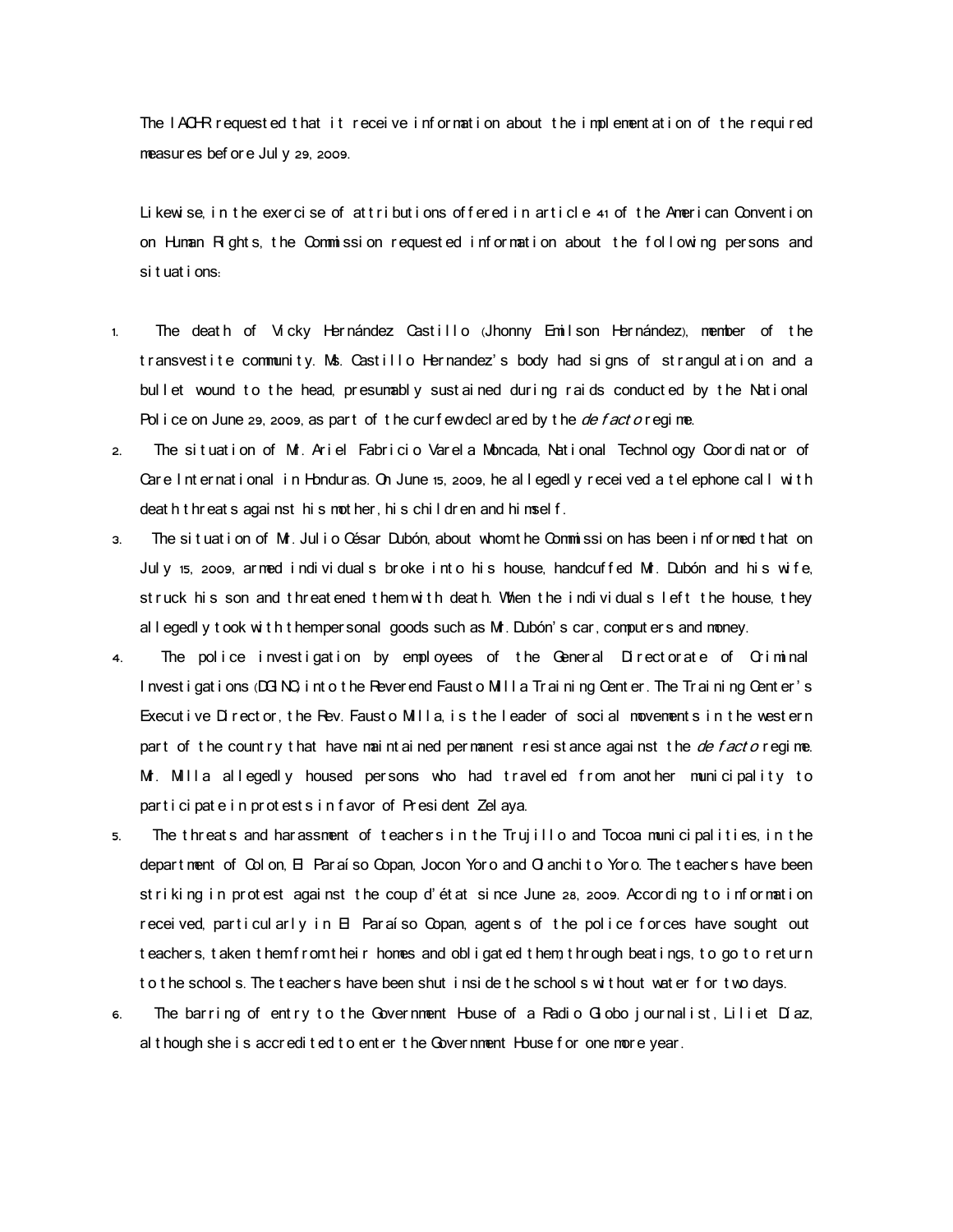$7.$  The situation of Channel s, property of the Government of Honduras. Channel s signal was cut on June 28, 2009. When it returned to the air days later, all of the people that had previously wor ked at Channel a had been r epl aced by new empl oyees. Accor di ng t o i nf or mat i on r ecei ved. ever yt hi ng fromprogramming to publicity has been changed to reflect the editorial opinion of the *de fact o* regime.

The I ACHR request ed t o recei ve t hi s i nf or mat i on no I at er t han Jul y 29, 2009.

#### PM 196- 09 – Request for Information, Honduras

On Jul y 15, 2009, the IACHR decided to request detailed information regarding the situation of the following individuals about whom the Commission has received information indicating they are at risk:

1. Juan Carl os Griffin, Public Prosecut or of Human Rights in Teguci gal pa,

2. Rodol fo August o Padi II a Sunseri, Mayor of the Municipal Corporation of San Pedro Sula  $($ l eader of the liberal party).

Likewise, in the exercise of its authority under Article 41 of the American Convention on Human Rights, the IACHR r equests information on the situation of the following individuals and event  $s_i$ 

1. the mur der, on Jul y 11, 2009, of popul ar I eader Roger Bados, in San Pedro Sul a;

2. the murder, on July 12, 2009, of popul ar leader Pamón García, in Sant a Bárbara,

3. the det ent i on, on Jul y  $n$ , 2009, of j our nal i st s f r om the media or gani zat i ons Tel eSUR and Venezol ana de Tel evi si ón, and the implement at i on of i mmi grati on oper at i ons on Jul y 12, 2009, at the hotel in which the journalists were staying. The Commission requested detailed information about this event, as it is particularly aware that six of these journalists are pr ot ect ed by the precaut i onary measures handed down in this mat ter.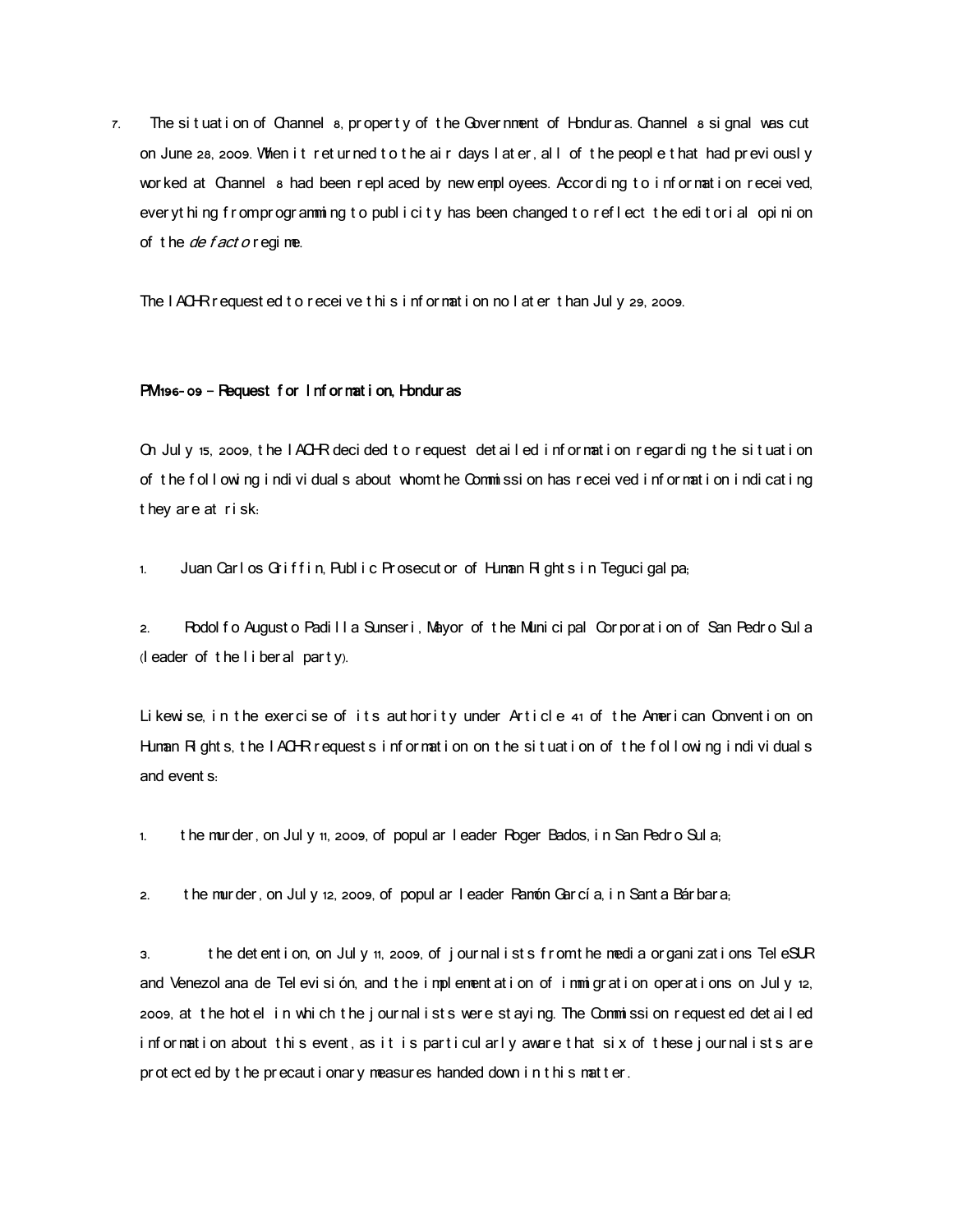### PM 196- o9 Ampl i f i cat i on of Precaut i onary Measures, Hondur as

On July 10, 2009, the Inter-American Commission on Human Rights ( $ACHR$  decided a new amplification of precautionary measures PM 196-09, in order to safequard the life and per sonal integrity of persons in Honduras, who, according to information received, are at risk. This list of protected persons complement the lists that were transmitted through pr ess r el eases i ssued on June 28, June 29 and Jul y 2, 2009.

The  $I$  ACHR requests that the necessary measures be adopted to ensure the life and personal integrity of all of the beneficiaries. In respect to those who have been arbitrarily det ai ned and/or whose whereabout s remain unknown, the Commissi on requested to be informed of their whereabouts immediately. In the case of those arbitrarily detained, the Commission requested that these individuals be freed im mediately. The IACHR requests that it receive information about the implementation of these required measures no later than July 15, 2009.

Thr ough t he amplification decided on July 10, 2009 by the  $I$  ACHR the following per sons are now included in precautionary measures 196-09:

- 1. Andr és Tan avo, pr esi dent of the O ancho Envi r onment al Movement, who was the subj ect of threats and aggression by troops from the Police Forces during a protest on July 3, 2009;
- 2. Angélica Patricia Benitez, former representative in the National Congress for the Unificación Democrática party and wife of César Ham current representative of the same party. Information was received that he had been the subject of aggression by members of the Police Forces on June 30, 2009 and that his residence had been fired upon with machine guns in the last days; and
- 3. Al exi s Núñez, Edwin Noel Mejía, Melvin Anael Romero and René Ruiz: The IACHR r eceived information that these four people have been the subject of forced military r ecr ui t ment by t r oops f r om t he Hondur an Pol i ce For ces and t hat t hei r wher eabout s r emai n unknown.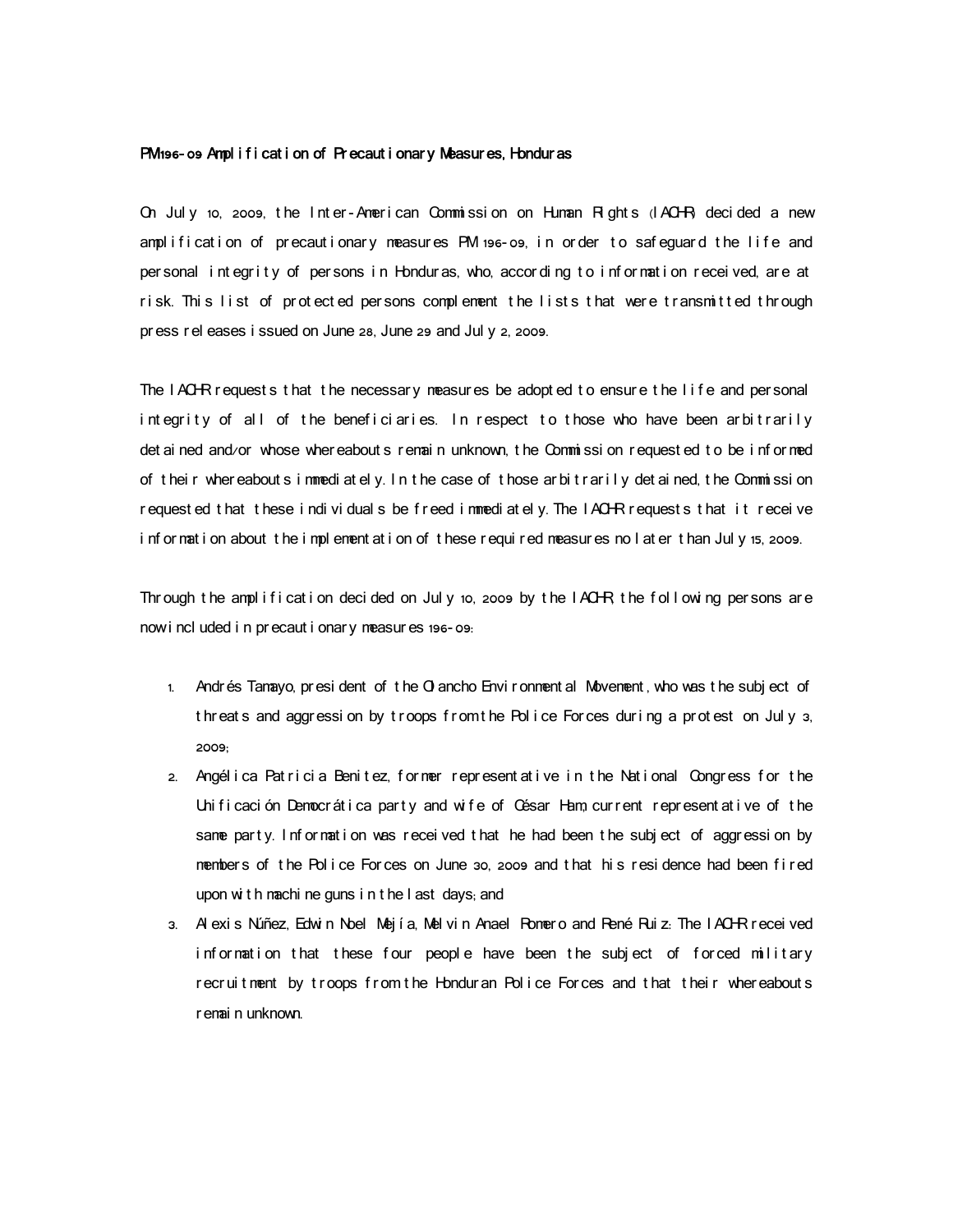The IACHR al so request s information regarding the situation of the following persons. The Commission received information indicating that they are at risk because of their roles as uni on I eader s.

- 1. Dani el Durón:
- 2. El i seo Her nández;
- 3. Hi l ar i o Espi noza;
- 4. I dal mi Cár cano;
- 5. Jai ne Val lecillo Turcios:
- 6. Javi er Al onso Val I adar es Aci ego;
- 7. José Marci al Zúñi ga Rodrí guez;
- 8. José Zuñi ga;
- 9. Lui s Al onzo Mayor ga Gal vez;
- 10. Mar co Tul i o Sanchez del Ci d
- 11. Maur o Enri que Sot o Gónez;
- 12. Roque Gar cí a Sol ór zano;
- 13. Ruf i no Gar cí a Espi noza;
- 14. Víctor Arita Petit;
- 15. Ví ct or Manuel I zagui r r e Var el a; and
- 16. Vl adi mi r o Sant os Espi nal .

Li kewise, in the exercise of the attributions offered by  $Article 41$  of the Inter-American Convent i on on Human R ght s, the Commissi on request s i nf or mat i on about the situation of the f ol  $I$  owi ng peopl e and event s.

## Peopl <sup>e</sup>:

- 1. Carlos Mencía, peasant leader and candidate for representative of the Unificación Democr át i ca party, about whom i nformation has been received that there are warrants for his arrest in the city of  $O$  anchito, in the department of Yoro,
- 2. Lety Orfilia Figueroa Rivera, social leader of Guapinol, Tocoa, Colón, about whom information has been received that she has been the subject of threats and that there is a warrant for her arrest: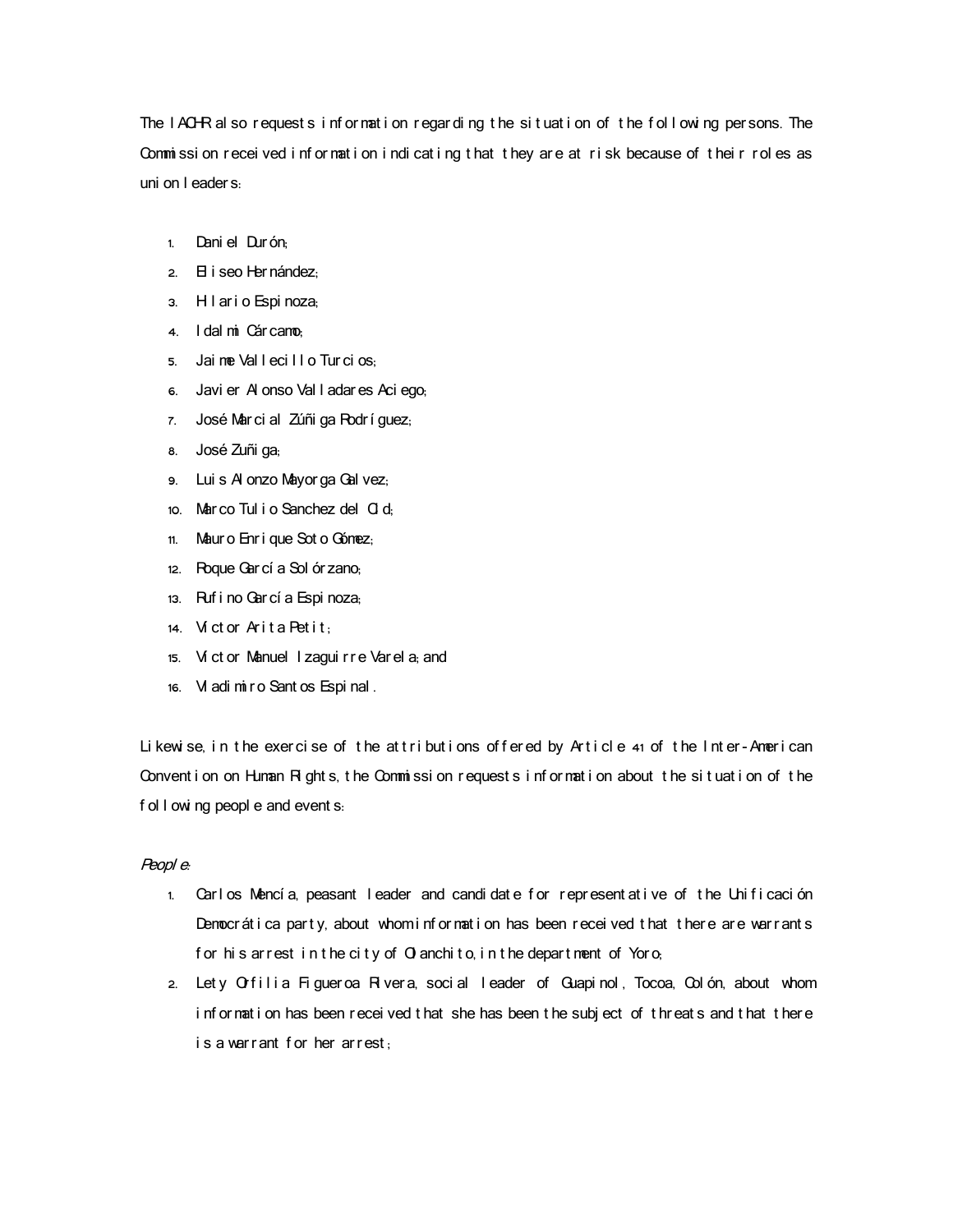- 3. Maribel Barahona, candidate for represent at i ve of the Unificación Democrática party, about whominformation has been received that there is an order to detain her in the  $\cot$  t v of  $\Omega$  anchi t o in t he depart ment of Yor o.
- 4. Mel any Mercedes Per domo Gai t án, soci al leader of Guapi nol, Tocoa, Col ón, about whom i nf or mat i on has been r ecei ved t hat she has been t he subj ect of t hr eat s and t hat t her e is warrant for her arrest:
- 5. Paul a Dur án, t eacher, for mer muni ci pal human r i ght s commissioner and leader of a local women's or gani zat i on, about who mi nf or mat i on has been r ecei ved t hat t here is a warr ant for her arrest in the city of  $\Omega$  anchito, in the department of Yoro,
- 6. Héct or Cast ellano, journal ist, about whom information has been received that he has been t he subj ect of deat h t hr eat s;
- 7. Rommel Gomez, journal ist, about whom information has been received that he had been beat en and det ai ned whi I e cover i ng popul ar prot est s i n t he Cent r al Park of San Pedro Sula. It is also alleged that troops from the Police Forces had taken his personal document s;
- 8. Jorge  $Q$  its Anderson, journal ist, about whom information has been received that the military had been I ooking for himto confiscate his work equipment; and
- 9. Nahún Pal aci os, j our nal i st, about whomi nf or mat i on was recei ved t hat on June 30, 2009, t roops f r omt he Pol i ce For ces had r ai ded hi s house, conf i scat ed hi s wor k equi pnent and hel d hi s chi I dr en at gunpoi nt. They had al so been t he subj ect s of t hr eat s by sol di er s,

# Event s

- 1. the event s at the Toncont in Airport on July 5, 2009, which reportedly resulted in the deat h of I si s Obet h Murillo, and t he i nj ur y of Adriana I zagui r r e, Dar win Ant oni o Lagos, Gui II er mo López and José Ant oni o (sur name st i l l unknown);
- 2. the death of journal ist Gabriel Fino Noriega, Radio América correspondent in San Juan Puebl a, At I ánt i da, ki I l ed on Jul y 3, 2009 as he l ef t t he Padi o Amér i ca of f i ces;
- 3. the discovery of a body in "La Montañita", with apparent signs of torture and a t-shirt supporting the fourth ball ot box; and
- 4. the discovery of two bodies in a barrel in Teguci gal pa, with money and cell phones st ill intact, and their arms bound with shoel aces.

# Fr eedomof expr essi on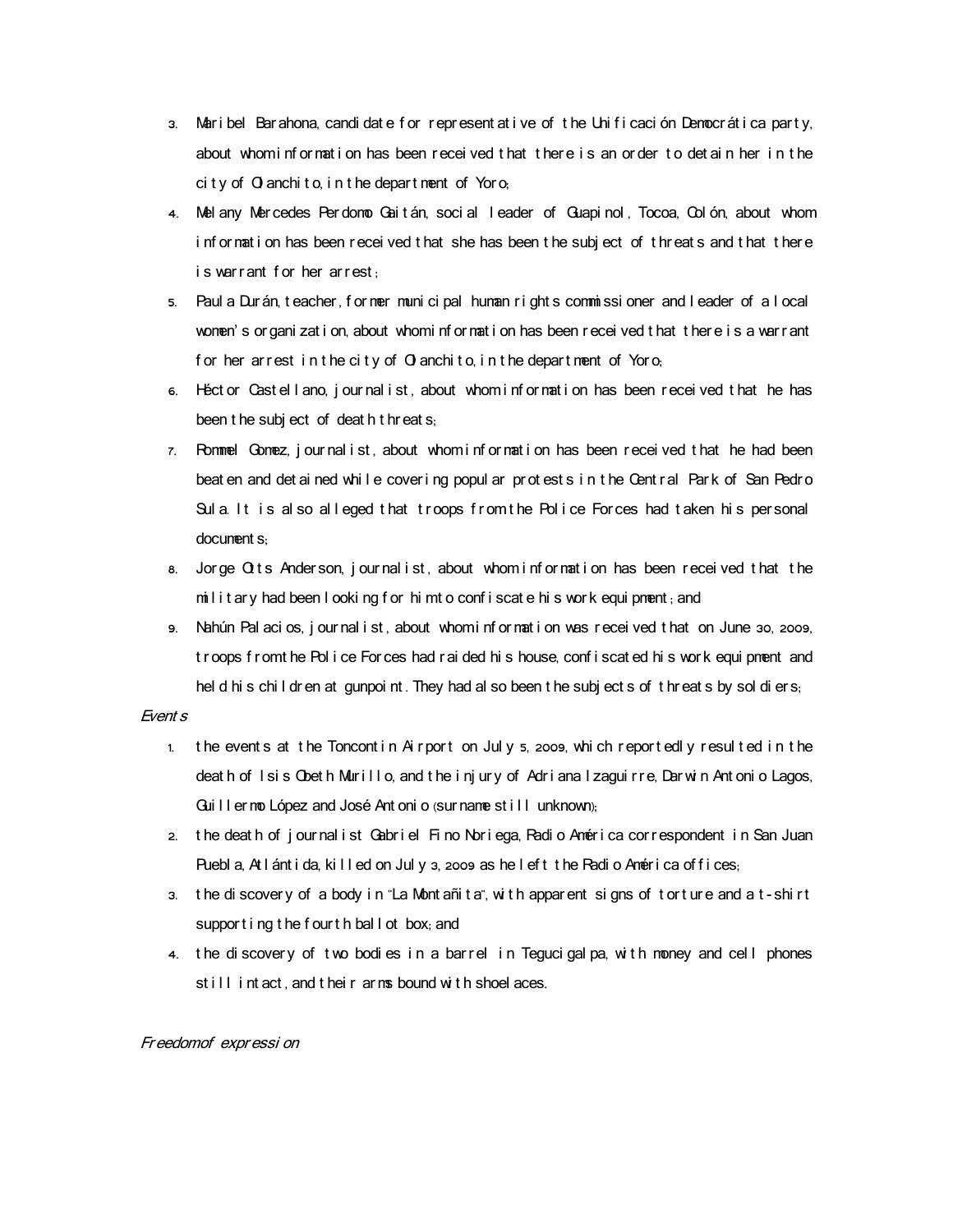- 1. the inter rupt i on of the Santa Rosa de Copán radio signal, located in the department of t he same name, on Jul y  $3$ , 2009;
- 2. a protest comprised of thousands of people in front of the Presidential House in Teguci gal pa on Jul y 3, 2009, di sper sed by sol di er s and pol i ce, i n whi ch peopl e had been beat en and det ai ned.
- $3.$  a pr ot est comprised of 4,000 peasant s in t he depart ment of O ancho in whi ch peopl e had been beat en and det ai ned. They wer e f ound at about 2:00 a.m on Jul y 3, 2009 in t he t own of Li mones, where t hey were di sper sed by sol di ers and pol i ce.

# PM 196- o9 Ampl i f i cat i on of Precaut i onar y Measur es, Hondur as

# Let t er sent by the de fact o aut hor i t i es in Honduras to the IACHR in response to PM 196-09

On Jul y 3, 2009, t he I ACHR deci ded t o f ur t her expand pr ecaut i onar y measur es PM 196-09 i n or der to safeguard the life and personal integrity of the following individuals who have been indicated to be at risk. This list of protected persons complements the lists included in communi qués on June  $28$  and  $29$  and Jul y  $2$ , 2009.

The IACHR requested that necessary measures be adopted to ensure the life and personal integrity of all the beneficiaries. In particular, with respect to those who have been det ai ned or whose wher eabout s are unknown, the Commission requested that information be provided on their whereabouts, and in the case of arbitrary detentions, that these individuals be released immediately. The IACHR set a 48-hour deadline for information to be pr ovided on the implement at i on of the required measures. Through today's decision by the I ACHR t he f ol I owi ng i ndi vi dual s ar e now i ncl uded i n t he pr ecaut i onar y measur es.

- 1. Adán Funes, Mayor of Tocoa, Col ón,
- 2. Adel mo Ri ver a, Mayor of Sonaguer a, Col ón;
- 3. Buenavent ur a Cal der ón, community leader of Puert o Lempira, Gracias a Dios.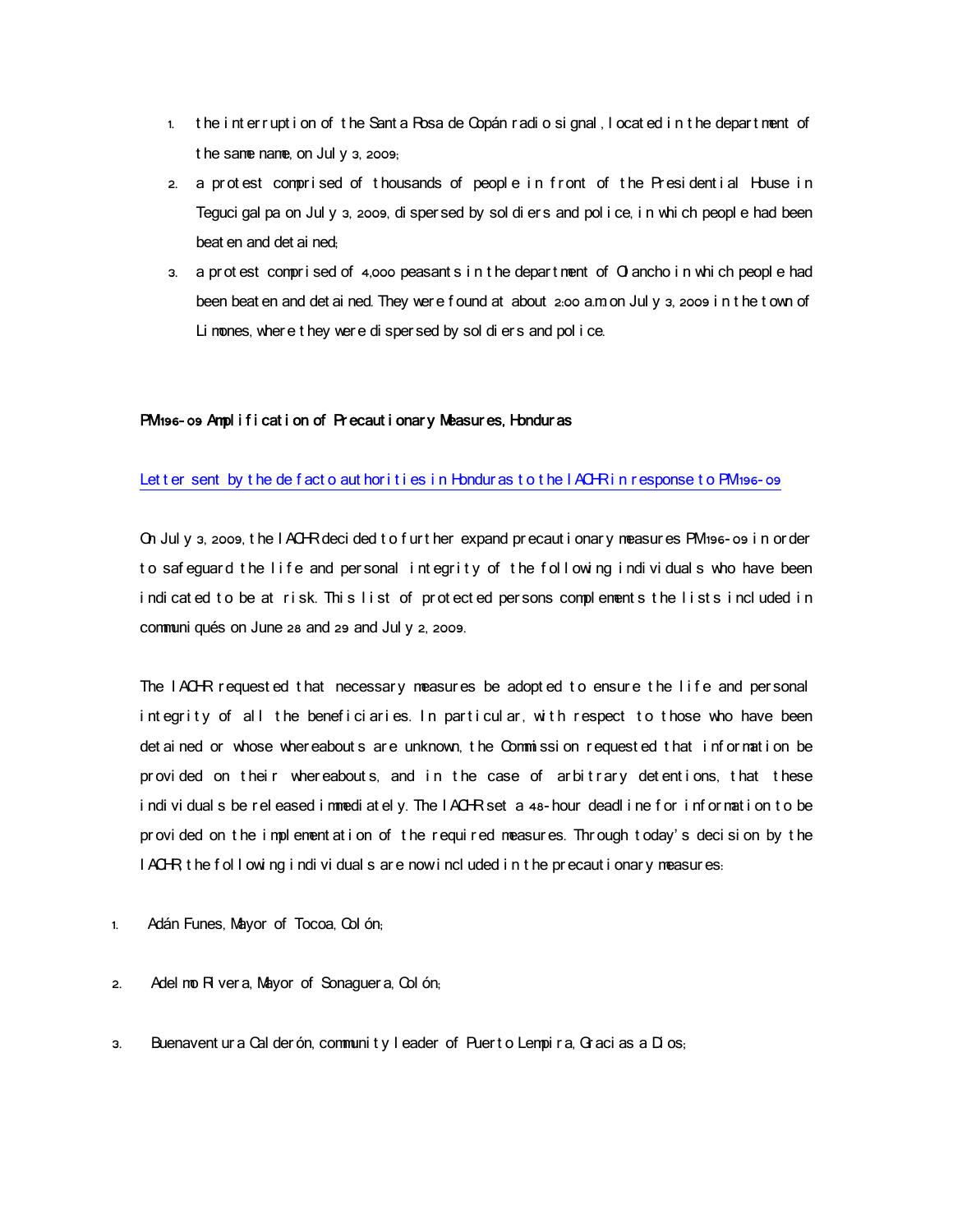- 4. Dagobert o Rodríguez, di rect or of the Cadena Voces radi o station. It has been indicated to t he Commissi on t hat he had r ecei ved t el ephone t hr eat s;
- 5. Est eban Fél i x, Associ at ed Pr ess j our nal i st . Accor di ng t o t he i nf or mat i on r ecei ved, he was det ai ned on June 29, 2009, and t aken t o an i mmi gr at i on of f i ce where he was quest i oned about hi s vi sa st at us f or wor ki ng i n t he count  $ry_i$
- 6. Evel i o Sánchez, community I eader of Guapi nol, Tocoa, Col ón,
- 7. Fabio Ochoa, I ocal president of the Democratic Unification party in Tocoa. According to the information received, he had been the victim of a shooting before the coup d'et at and was in cr i t i cal condi t i on when he was r emoved f r omt he hospit al where he was being t r eat ed;
- 8. Fel i pe Ant oni o Gut i ér r ez, communi t y I eader of Guapi nol, Tocoa, Col ón,
- 9. Fil enón Fl or es, advi sor to the Mayor of Tocoa, Col ón;
- 10. Geral di na Cerrato, in charge of the Muni ci pal Women's Office in the city of Tocoa,
- 11. Humbert o Mal donado, community I eader of Guapi nol, Tocoa, Col ón;
- 12. Iris Munguí a, Coor di nat or of the Banana Growers Uni on of Honduras. Accor di ng t o the i nfor mat i on recei ved, she was det ai ned on Jul y 2, 2009, at a demonst rat i on i n San Pedr o Sul a, and her wher eabout s ar e unknown.
- 13. Juan Ramón Sosa, j our nal i st for La Tribuna. Accor di ng to the i nfor mation recei ved, he was beat en and i nsul t ed by pol i ce of f i cer s whi I e he was cover i ng a demonst r at i on on June 29, 2009. His camer a was al so r eport edl y confiscated;
- 14. Manuel Membreño, community leader of Guapi nol, Tocoa, Colón;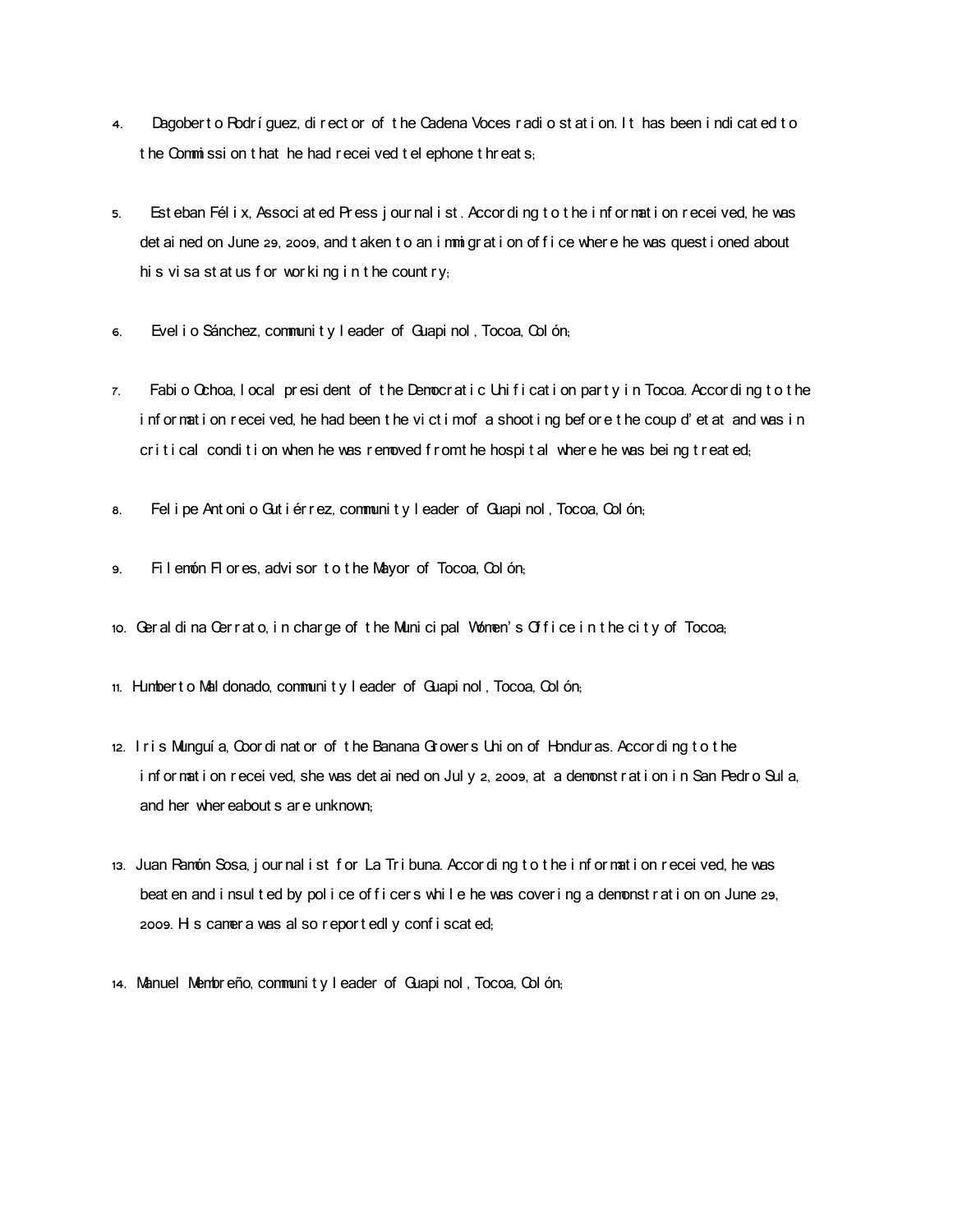- 15. Ni col ás Gar cí a, Associ at ed Pr ess j our nal i st . I nf or mat i on was r ecei ved i ndi cat i ng t hat he was det ai ned on June 29, 2009, and t aken t o an i mmi gr at i on of f i ce wher e he was quest i oned about hi s vi sa st at us f or wor ki ng i n t he count r  $y_i$
- 16. Val demar Cabr er a, community I eader of Puert o Lempi r a, Gr aci as a D os; and
- $17.$  W I f r edo Paz Maest ro, member of the Honduras Feder at i on of Teaching Organi zations.

In addition, the Commission set a 24-hour deadline for det ailed information to be provided r egar di ng t he f ol l owi ng si t uat i ons.

## St at e of ener gency

- 1. The repressi on of peaceful demonst rations, as a result of which individuals reportedly have di sappear ed or have been wounded or beat en, and i n whi ch t ear gas bombs r eport edl y wer e thrown. Information is requested in particul ar regarding a demonstration in San Pedro Sula on Jul  $y$   $z$ , 2009; and
- 2. The at t ack on t he newspaper La Pr ensa, i n San Pedr o Sul a, on June 29, 2009, i n whi ch a gr oup of dem onst r at or s r epor t edl y t hr ew st i cks and r ocks at t he ent r ance t o t he newspaper of f i ces.

The Commission's decisions are based on requests for precautionary measures and facts of public knowledge. This list of situations for which information is requested also compl ement s t he l i st s i ncl uded i n communi qués on June 28 and 29 and Jul y 2, 2009.

In its letter, the Inter-American Commission also reiterated that in accordance with the provisions of the American Convention on Human Rights, all necessary measures must be adopted to ensure the life and personal integrity of human rights defenders, journalists, r el at i ves of Presi dent Zel aya, and i nt er nat i onal obser ver s who ar e i n Hondur as.

## MC 196-09 - Amplification of Precautionary Measures, Honduras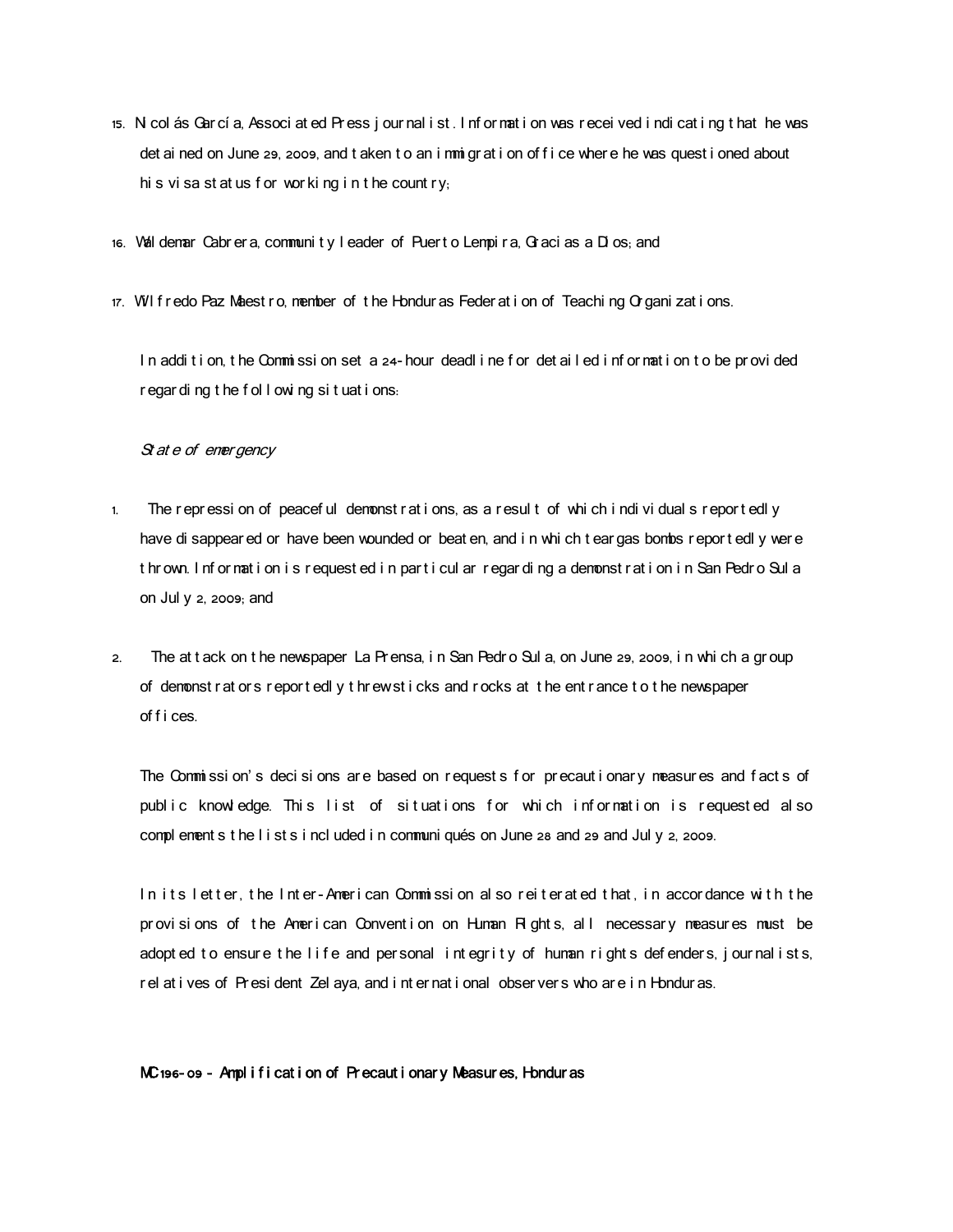On Jul y 2, 2009, the I ACHR deci ded a new ampl i fi cat i on of precaut i onar y measur es PM 196-09 in or der to safeguard the life and personal integrity of persons in Honduras who, according to the information received, are at risk. The IACHR requested that necessary measures be adopt ed to assure the life and personal integrity of all of the beneficiaries. In respect to those who have been arbitrarily detained and/or whose whereabouts remain unknown, the Commission requested to be informed of their whereabouts immediately. In the case of those ar bit rarily det ained, the Commission requested that these individuals be freed immediately. The IACHR set a deadline of 48 hours to receive information about the implementation of these required measures. Through this amplification, the following persons are now included i n pr ecaut i onar y neasur es 196-09:

1. Adriana Sivori, TeleSUR journalist; According to information received by the Commission,  $m$  litary for ces ar bit rarily det ai ned her, confiscated her equipment and documents and took her to an unknown I ocat i on

2. Al an McDonal d, cart ooni st; Accor di ng t o i nf or mat i on r ecei ved by t he Commi ssi on, he and hi s 17- mont h- old daught er were det ai ned af t er sol di ers allegedly ransacked his house and dest r oyed hi s car t oons;

 $3.$  Al ej andro Vill at or o, Radi o Gl obo j our nal i st;

4. Andrés Pavón Uribe, member of the Hondur an Human  $H$  ght s Committee;

5. Ángel Al var ado; member of the National Resistance Committee;

6. Ar cadi a López, St af f Mi ni st er in t he Pr esi dent i al House.

7. Bertha Oliva de Nativí, member of the Committee for Family Members of the Detained and Di sappear ed i n Hondur as;

8. Carl os Eduar do Rei na, member of the National Resist ance Committee;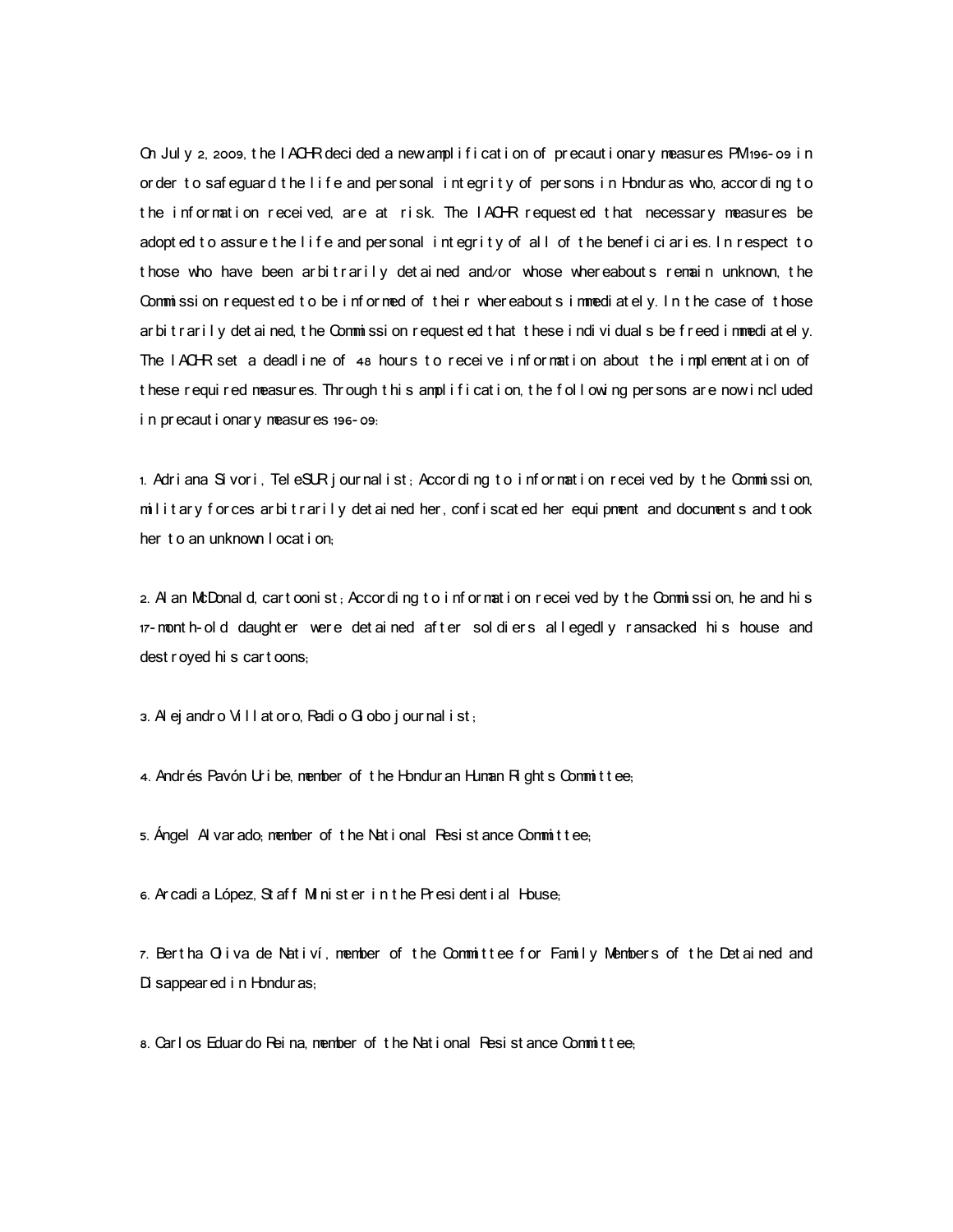9. Carl os Humbert o Reyes, member of the bloque popul ar.

10. Carl os Mel ano, assi st ant to Presi dent Zel aya;

11.  $\alpha$  ybor n  $\alpha$ . John, Tel eSUR jour nal i st .

12. Danny Reyes, di rect or of the LGTB Rai nbow Associ at i on of Honduras, According to i nf or nat i on recei ved by the Commissi on, he was t aken to a political station on June 29, 2009;

13. David  $\Box$  I ner Romero, Canal  $36$ /Radi o  $\Box$  obo j our nal i st; According to information received by t he Commission, he was for cibly disappear ed on June 28, 2009 by masked military for ces,

14. Doris García, leader of the National Women's Institute.

15. Eduardo Maldonado, Canal 36 journalist; According to information received by the Commission, he was for cibly disappear ed on June 28, 2009 by masked military for ces,

16. Edwar d Yef er í Lobo Sánchez, def ender of the right s of children and yout h,

 $17.$  Enr i que Fl or es Lanza. Pr esi dent i al Secr et ar y.

18. Enri que Rei na, assi st ant t o Pr esi dent Zel aya,

19. Eul ogi o Chávez, member of the Nat i onal Resi st ance Commit tee;

20. Fr ankl i n Mei j a, Radi o Gl obo j our nal i st.

21. Freddy Qui nt er o, Tel eSUR j our nal i st, Accor di ng t o i nf or mat i on recei ved by t he Commi ssi on, military for ces ar bit rarily det ai ned him, confiscated his equipment and documents and took hi mt o an unknown I ocat i on;

22. Gui II er mo de Jesús Mayen Ji ménez, defender of the rights of chil dr en and yout h, and member of the political party Union Democratica; According to information received by the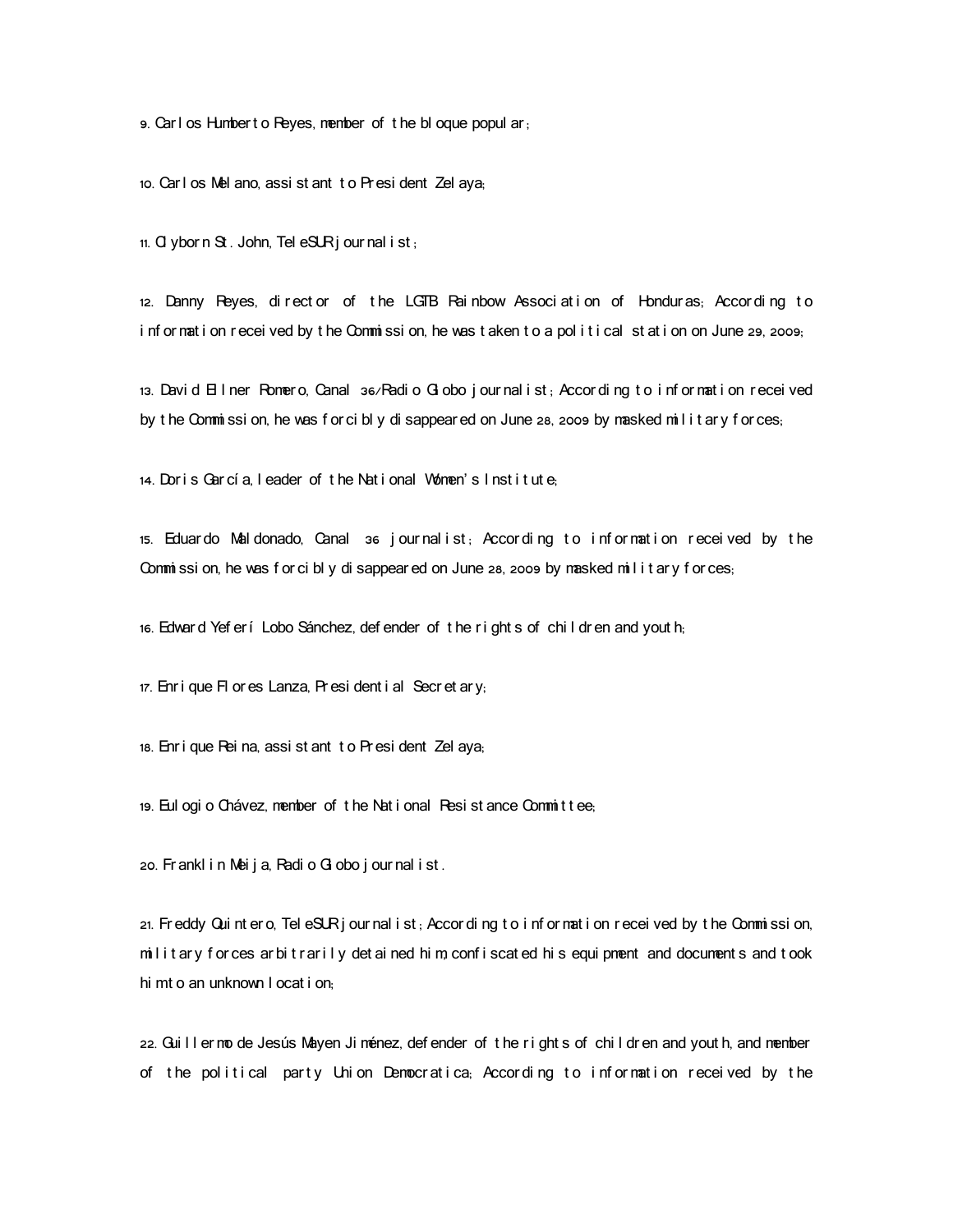Commission, he was pursued and hounded by security for ces because of his association with Uni on Democratica.

23. Hect or Li cona, empl oyee of the LGTB Rai nbow Associ at i on of Hondur as, Accor ding to information received by the Commission, he was taken to a political station on June 29, 2009;

24. I sr ael Mor eno, di r ect or of Radi o Pr ogr eso,

 $25.$  I srael Sal i nas, member of the Majority Union;

26. Juan Bar ahona, member of the bloque popul ar,

 $27.$  Lar ry Sánchez, Tel eSUR journal ist; According to information received by the Commission,  $m$  l it ary for ces ar bit rarily det ai ned him, confiscated his equipment and documents and took hi mt o an unknown I ocat i on

28. Li di et h Dí az, Radi o  $G$  obo j our nal i st;

29. Luter Castillo Harris, Chief of International Cooperation in the Chancellery of the Republ i c;

 $30.$  Madel ei ne Gar cí a, Tel eSUR jour nal i st;

31. , Mar co Tul i o Bur gos Cór dova commi ssi oner f or t he Nat i onal Per manent Commi t t ee of Cont i ngenci es;

32. María José Dí az, Tel eSUR jour nal i st, Accor di ng to i nfor mati on recei ved by the Commission, military for ces ar bit rarily det ai ned her, confiscated her equi pment and documents and took her to an unknown I ocat i on:

33. Mar vin Ponce, National Congressi onal Deputy for the party Unificacion Democratica,

34. Mat il de Dur ón Ochoa, defender of the right s of children and youth;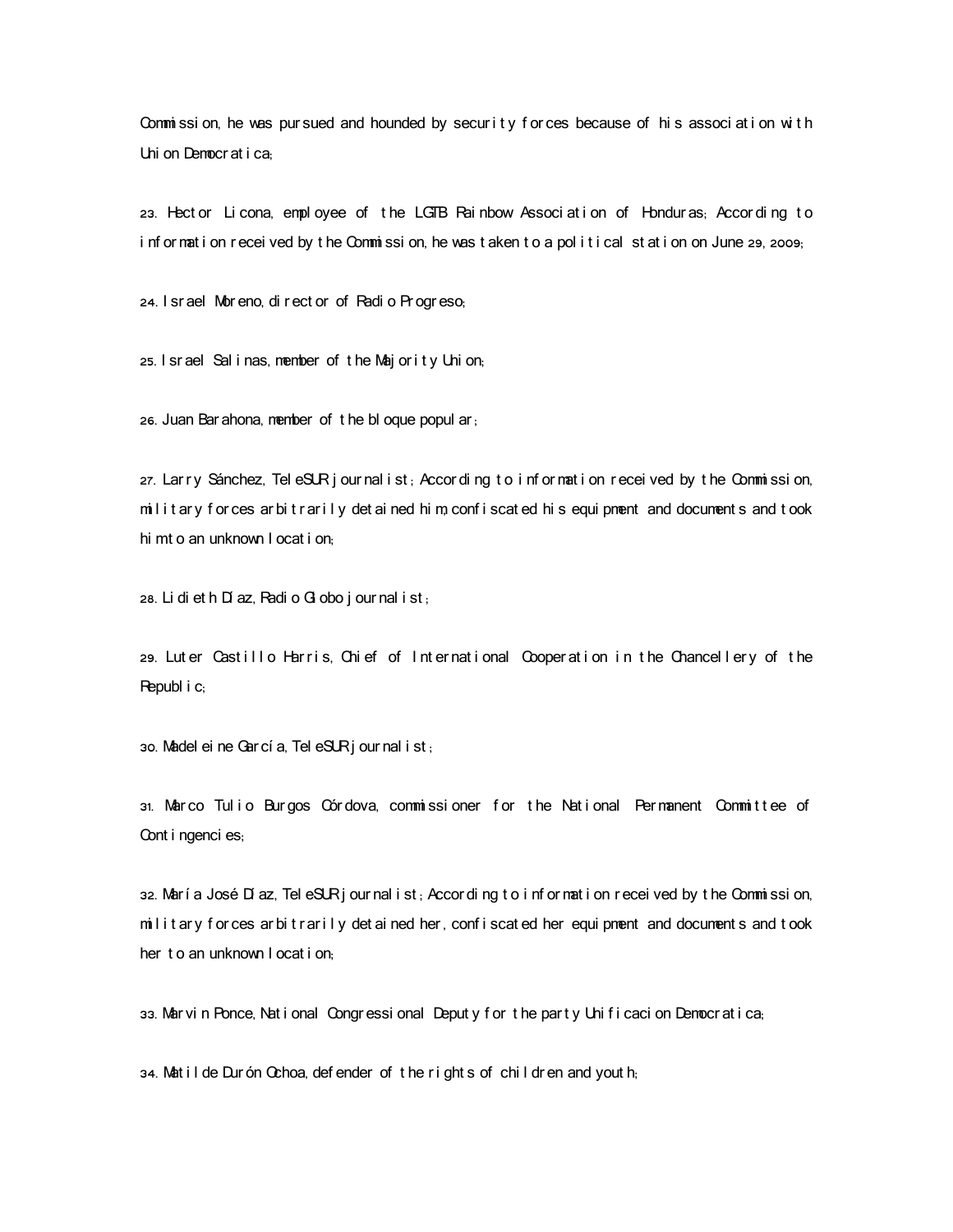35. Mayr a Mej í a, Labor Secr et ar y

36. Milton Jiménez Puerto; President of the Banks and Securities Committee;

37. Miri amMej h, Yout h I nst i t ut e,

38.  $\Omega$  I ando Vi I I at or o, Radi o  $G$  obo j our nal i st;

39. Patrick Pavón; employee of the LGTB Rainbow Associ ation of Honduras; According to information received by the Commission he was attacked by members of the National Police and ar med f or ces.

40. Raf ael Al egría, national di rect or of the Vi a Campesina,

41. Regi na  $\alpha$ or i o, Tel e $\alpha$  j our nal i st;

42. Roger U i ses Peña, uni oni st; Accor di ng t o i nf or mat i on recei ved by t he Commissi on he was thrown to the ground at 9:00 a.m on Monday, June 29, 2009 by a military command, and his heal th is now critical:

43. Frony Martínez; Fadi o Gl obo j our nal i st;

44. Sal vador Zúñi ga, member of t he Consej o Cí vi co de Organi zaci ones Popul ar es e I ndí genas de Hondur as<sub>:</sub>

45. Sar a El i sa Rosal es, member of the Las Lol as and Feminist Movement;

46. Tonás Andi no Mencí a; def ender of the right s of chil dr en and yout h

Additionally, the Commission requested information with a deadline of  $48$  hours on the f ol I owing situations: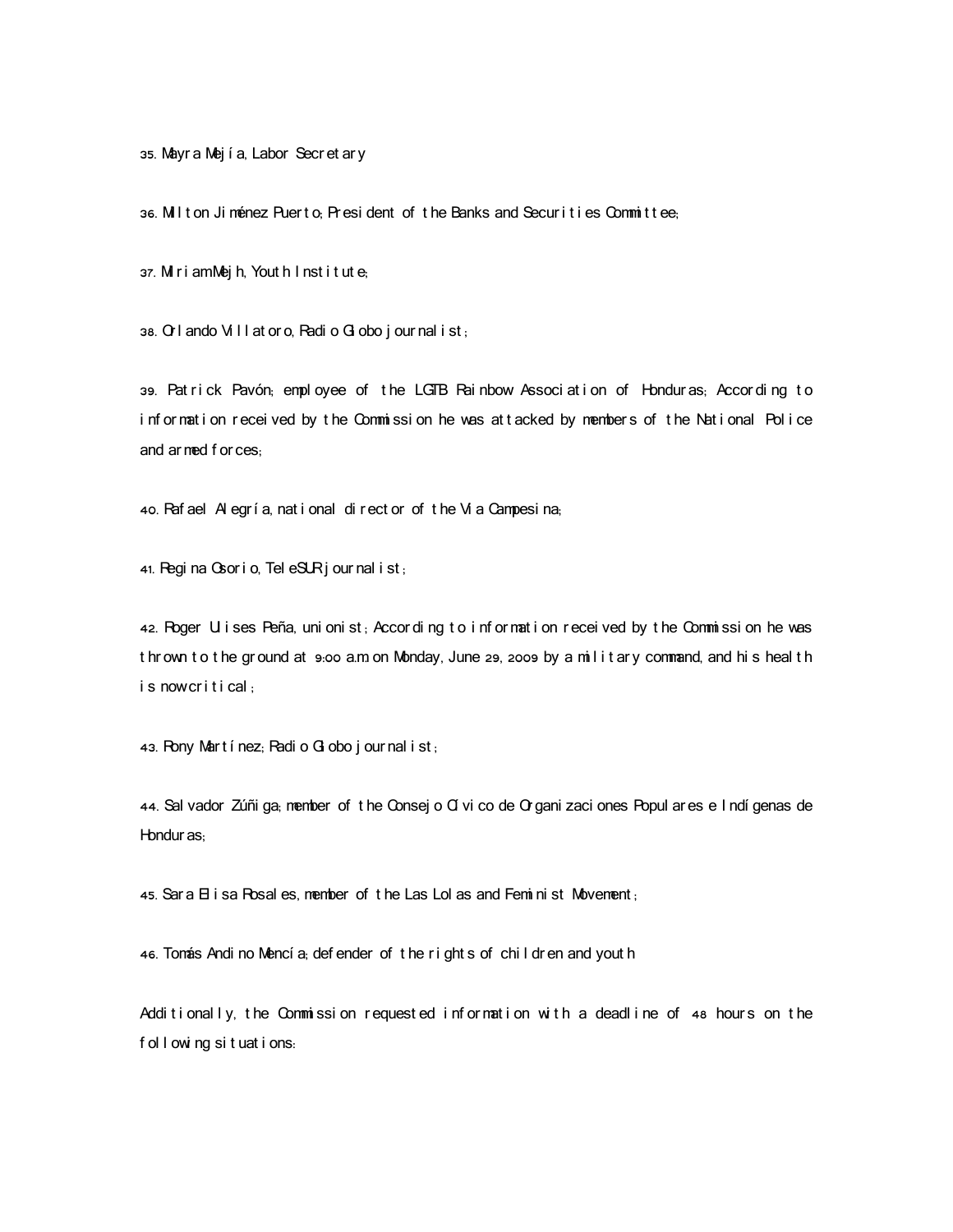$St$  at  $e$  of ener gency

1. whet her except i onal measures to restrict or suspend individual rights have been taken, and, in that case, what measures have been adopted to ensure respect for irrevocable f undament al r i ght s and j udi ci al guar ant ees;

2. decree on-2009, by whi ch f undament al right s were rest ricted;

3. whet her any deat hs have t aken pl ace i n connect i on wi t h t he coup d' ét at, and, i n t hi s case, speci f  $i \nci$  nf or mat i on on t hose deat hs;

4. the for ced recruit ment of children and adolescents to the Military,

5. the total number of the detentions that took place beginning on June 28, 2009, in connect i on with the coup d' ét at or in l at er oper at i ons to control the public order, complete i dent i f i cat i on of the det ai ned per sons and r easons f or their det ent i on, whet her any per sons are being det ained in military or police est ablishments, whet her there any of the det ained per sons are incommuni cado and the time I apsed under this condition, and whether there are judi ci al resour ces avail able and funct i oning to review the causes and conditions of these det ent i ons.

6. the t akeover of HONDUTEL by military for ces, and

 $\tau$ . the alleged deliber at e shut down of elect ricity and t elephone services.

# Fr eedomof expr essi on

1. the shut ting down of Channel 36, Channel  $\alpha$  and St at e media;

2. t he al l eged pr ohi bi t i on on r epr oduci ng or br oadcast i ng decl ar at i ons of of f i ci al s of t he Gover nment of Pr esi dent Zel aya by newspaper el  $\overline{\mathrm{I}}$  empo and Channel  $\overline{\mathrm{I}}$ <sub>1;</sub>

3. the alleged takeover and closing of Radio Progreso by military forces;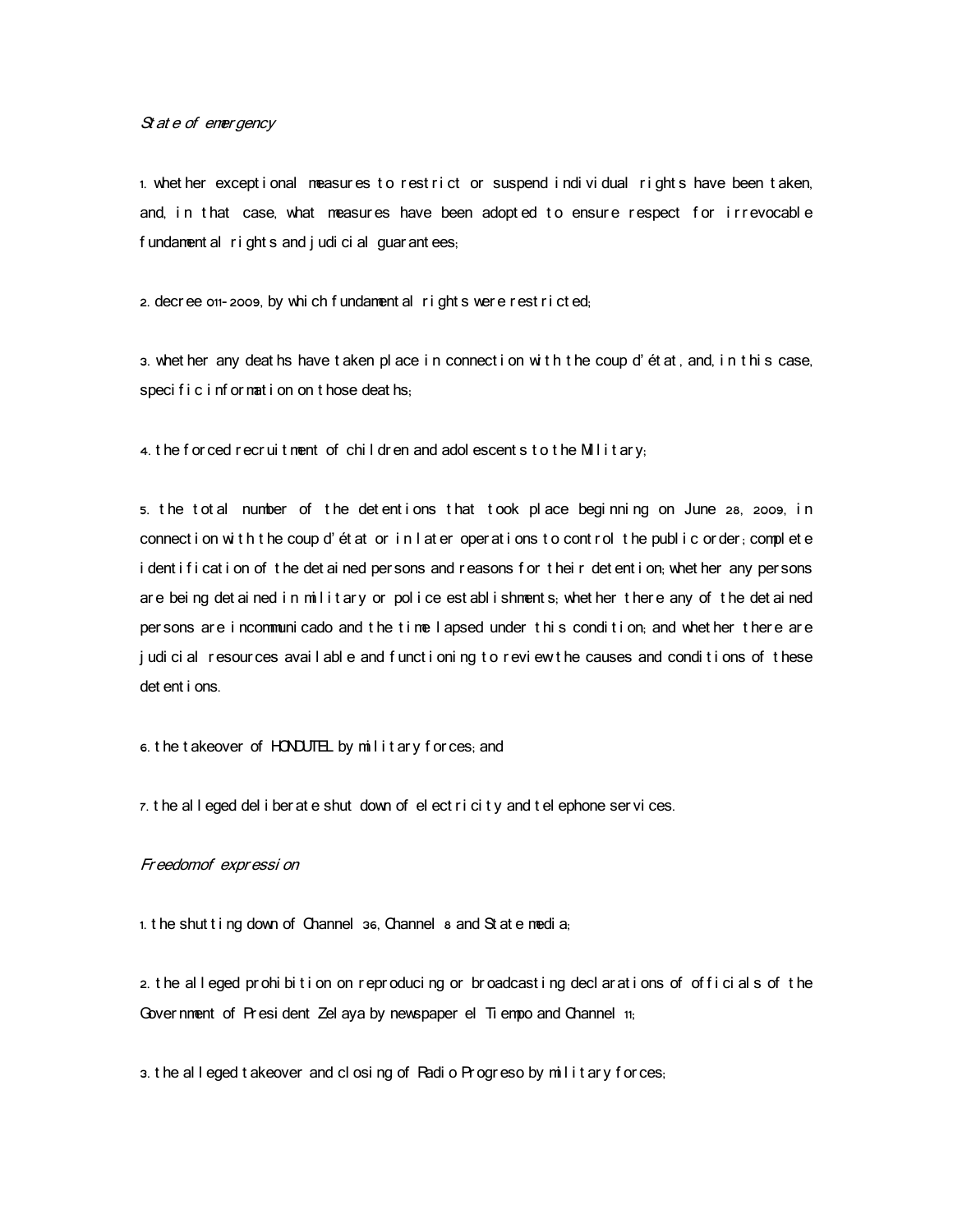4. the all eged or der, under thr eat of f or ce, that two Tel eSURt eans di smant letheir equi pment and inter rupt their transmissions;

5. the alleged prohibition on cable TV broadcast channels (TeleSUR ONN, QubaVisión I nt er naci onal  $x_i$  and

6. the takeover of Radio Globo by military forces and the alleged attacks, threats and i nt i mi dat i on agai nst i t s st af f .

#### MC 196-09 - Ampl i f i cat i on of Precaut i onary Measures, Hondur as

On June 29, 2009, the IACHR amplified the precautionary measures in f avor of Edran Amado López, Bert ha Cácer es and César Ham Accor ding to information received by the IACHR military forces have been surrounding the house of Bertha Cáceres, member of the CI vic Council of Popul ar and Indigenous Organizations of Honduras (Consejo Olvico de Organizaciones Popul ar es e I ndí genas de Hondur as). Mil i t ar y f or ces have allegedly al so sur r ounded t he house of César Ham, Representative in the National Congress by the Partido Unificación Democr át i ca. The milit ary al so all egedly fired on Represent at i ve Ham's house with machineguns. Addi t i onal I y, Edr an Anado López, a j our nal i st on t he TV Channel 36 pr ogr am Chol usat sur, was allegedly det ai ned and his whereabouts remain unknown. The IACHR requested that the necessary measures be adopted to guarantee the life and personal integrity of the benef i ci ar i es. In t he case of Edr an Amado López, t he Commissi on al so asked for information about his whereabouts and, should he be arbit rary det ained, that he be released immediately. The IACHR asked that information regarding the implementation of these amplified measures be transmitted urgently, no later than July 1, 2009. The IACHR set the same July 1 deadline to receive information from Honduras regarding the situation of Roger Ulises Peña, Al an McDonal d, Adriana Si vori, Larry Sánchez, María José Díaz and Freddy Quintero. According to the information received, Roger Ulises Peña, a union member, was allegedly attacked by a military command on June 29, 2009, and that his current health situation is very critical. Al an McDonald, a cartoonist, was allegedly ar bitrarily detained along with his 17-month-old daught er when a group of sol di ers all egedl y rai ded hi s house and dest royed hi s cart oons.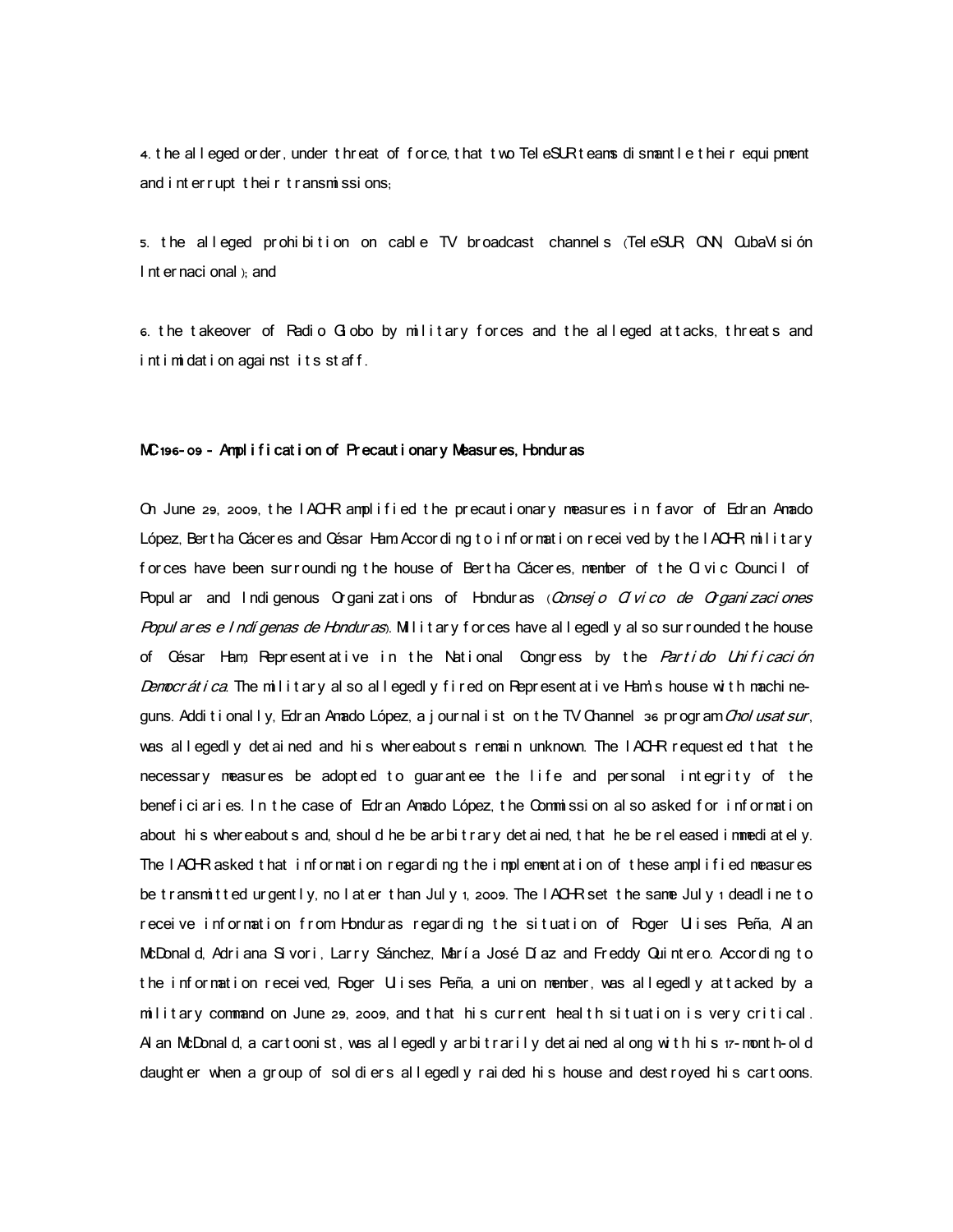Military forces allegedly arbitrarily detained Tele $SLR$  correspondents Adriana Sivori, Larry Sánchez, María José Díaz, and Freddy Quintero, and confiscated their notes and equi pment .

The IACHR al so set a July ideadl ine for receiving information from Honduras as to whet her a st at e of emergency has been decl ar ed, and, in t his case, what measures have been adopt ed to ensure respect for i rrevocable fundament al rights and judicial guarantees. Furt hermore, the Commission requests information as to whether any deaths have taken place in connection with the coup d'état, and, in this case, specific information on those deaths; and the total number of the det entions that took place beginning on June 28, 2009, in connection with the coup d'état or in later operations to control the public order, complete identification of the det ai ned per sons and reasons for their det ent i on, whet her any per sons are being det ai ned in military or police est ablishments, whet her there any of the det ained persons are incommuni cado and the time I apsed under this condition, and whether there are judicial resources available and functioning to review the causes and conditions of these det ent i ons.

Regar ding the status of freedomof expression, the  $I$  ACHR r equests information from Honduras about the all eged shut ting down of Channel 36, Channel 8 and St at e media, the all eged sei zur e of HONDUTEL by military forces, the alleged deliberate shut down of electricity and telephone services; the alleged order, under threat of force, that two TeleSUR teams di smant le their equi pment and interrupt their transmissions; the alleged prohibition on cabl e TV broadcast channel s (Tel eSUR CNN CubaVi si ón I nt er naci onal), t he all eged pr ohi bi t i on on reproducing or broadcast ing decl arations of officials of the Government of President Zel aya by newspaper  $e\ell$  Ti empo and Channel  $t$ <sub>i</sub>, the sei zure of Radi o Gl obo by milit ary forces and the alleged attacks and threats against its staff, including Alejandro Villatoro, Lidieth Díaz, Rony Martínez, Franklin Mejía, David Ell ner Romero, and Orlando Vill at oro, the al I eged sei zure of Radi o Progreso by military for ces, the measures adopted to guarantee the life and personal integrity of an  $\boxminus$  Heraldo newspaper journalist, who was allegedly at t acked by private persons during a protest in front of the Presidential House, and the al l eged det ent i on of  $22$  buses cont ai ni ng i ndi genous peopl es f r omO ancho and Jesus de  $\alpha$  or o.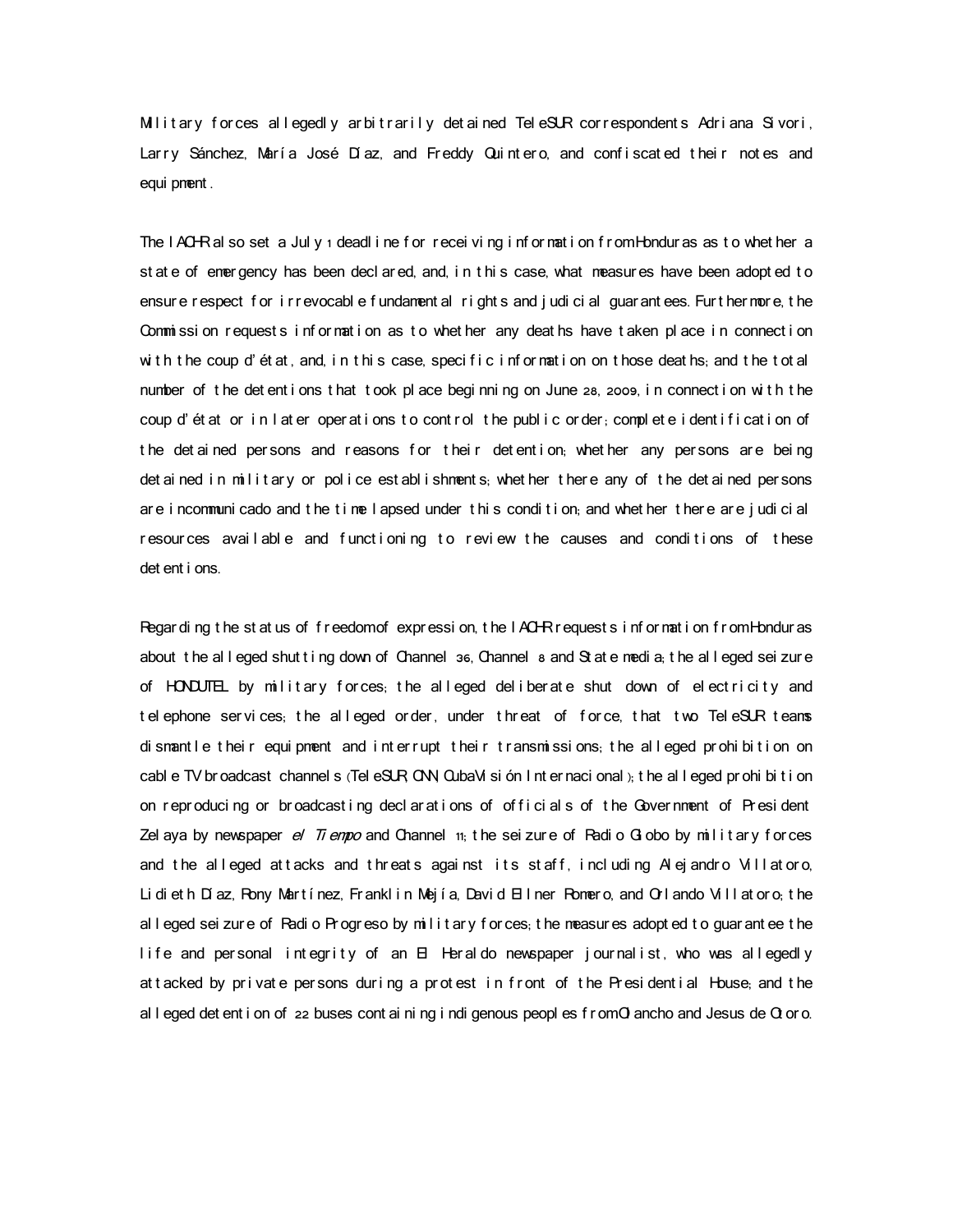# PM 196/09 – For ei gn M ni st er of Hondur as, Pat r i ci a Rodas, and r equest of i nf or nat i on on ot her per sons

On June 28, 2009, the I ACHR gr ant ed pr ecaut i onar y measur es i n f avor of the For ei gn M ni st er of the Republ i c of Hondur as, Ms. Pat rici a Rodas. The decision adopt ed by the Commission is based on request s f or precaut i onar y measures present ed by sever al or gani zat i ons, as well as on publicly-known recent events, according to which M nister Podas has been arbitrarily depr i ved of her I i berty and her whereabout s r emain unknown. The IACHR r equest ed t he St at e of Hondur as to cl ar if y her situation and her whereabouts; to adopt the necessary measures to guar ant ee her life and per sonal integrity; and to ensure her immediate freedom. The Commission informed the State that it should receive information about the implementation of the requested measures in an urgent manner, no later than June 30, 2009.

Mor eover, the Commissi on request ed that the St at e of Hondur as provide information on the si t uat i on of ot her hi gh St at e of f i ci al s, r el at i ves of Pr esi dent Manuel Zel aya and soci al I eaders so t hat it can decide on whet her to grant several requests for precautionary measur es. The I ACHR est abl i shed t he same deadl i ne of June 30, 2009, t o r ecei ve i nf or mat i on about the situation of these per sons and on any other measure that might be adopted to saf eguard their security. The following is the list of persons about whom the IACHR r equest ed i nf or nat i on:

# $St$  at  $e$  Aut hor i t i es.

César Ham, Represent at ive in the National Congress by the Partido Unificación Democrática; Mar vin Ponce, Represent at i ve in the Nat i onal Congress by the Part i do Unificación Democrática<sub>:</sub>

Enri que FI or es Lanza, Secr et ar y of the Presi dency,

Mayr a Mej í a, Secr et ar y of Labor,

Doris García, Minister of the National Institute of Women;

M r i amMej h, Yout h I nst i t ut  $e_i$ 

Milt on Ji ménez Puerto, President of the Commission of Banks and Insurance,

Marco Tul i o Burgos Córdova, National Commissioner of the Permanent Committee of Cont i ngenci es;

Lut er Castillo Harris, Manager of External Cooperation of the Ministry of Foreign Relations;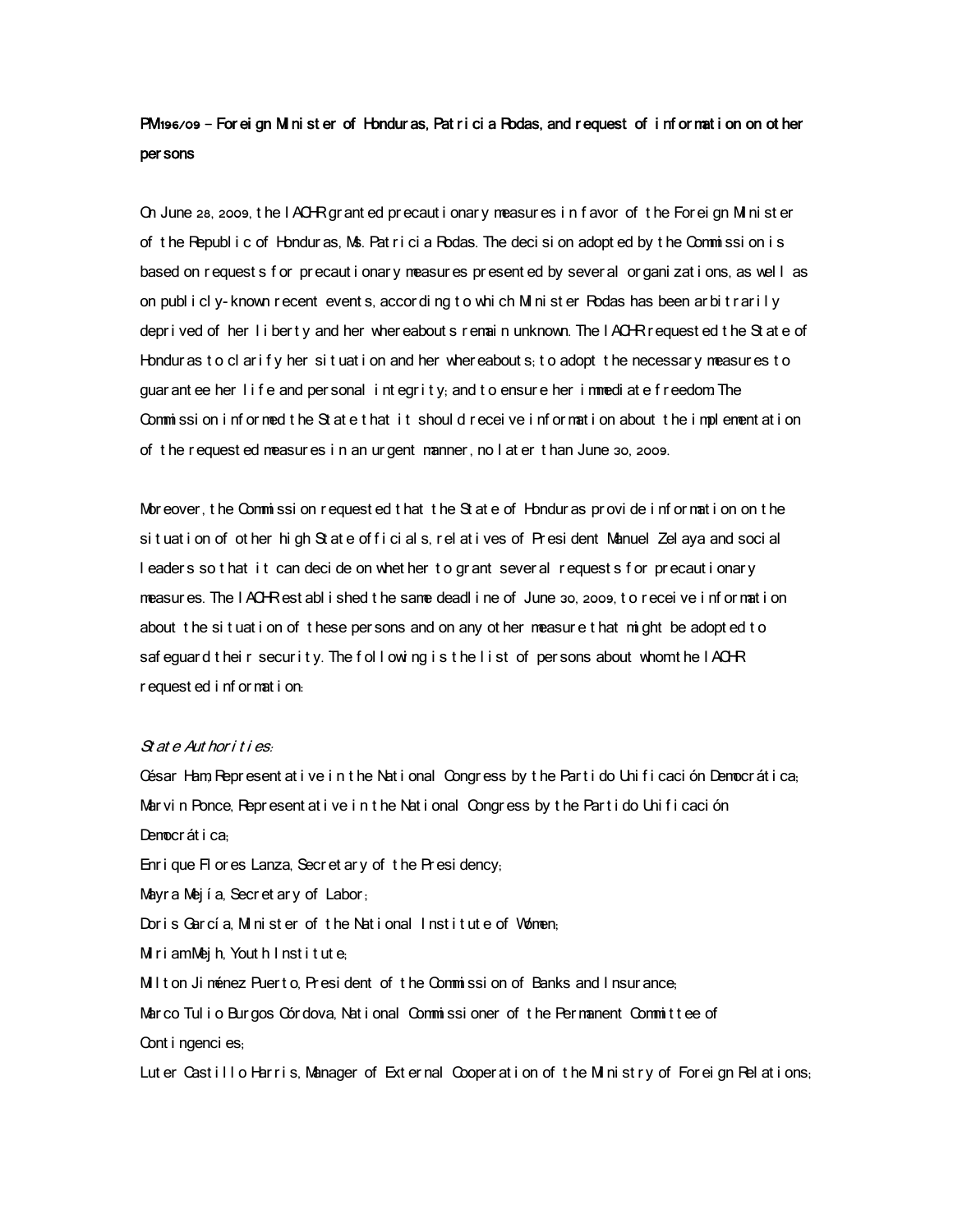Ar cadi a López, St aff M nist er in the President i al House, Carl os Mel ano, assi st ant t o Pr esi dent Zel aya, Enri que Pei na, assi st ant t o Pr esi dent Zel ava, and All ot her M ni st er s, Vi ce M ni st er s and member s of the Cabi net of President Zel aya Posal es.

## Rel at i ves of Presi dent Manuel Zel aya

## Popul ar Leader <sup>s</sup>

Raf ael  $A$  egr í a, nat i onal l eader of  $A$  a Campesi na; Ángel Al var ado, of the Comité Nacional de Resistencia, Juan Bar ahona, of the BI oque Popul ar, Ber t ha Cácer es, of t he Consej o Cí vi co de O gani zaci ones Popul ar es e I ndí genas de Hondur as  $($ COPI HN: Eul ogi o Chávez, of the Comité Naci onal de Resi st enci a. Bert ha Q i va de Nat i ví, of t he Comité de Famil i ar es Det eni dos - Desapar eci dos de Hondur as  $($  $\Gamma$ CFADEH $\cdot$ Andrés Pavón Uribe, of the Comité de Derechos Humanos de Honduras ( $QDEH$ . Mar vi n Ponce, of the Consej o Cí vi co de O gani zaci ones Popul ar es e I ndí genas de Hondur as, Car I os Eduar do Rei na, of t he Comité Naci onal de Resi st enci a. Carl os Humbert o Reyes, of the Bl oque Popul ar, Sar a  $H$  i sa Rosal es, of the or gani zat i on Las Lol as y Movi mi ent o Femi ni st a, I sr ael Sal i nas, of the Sindi cat o Mayor it ario, and Sal vador Zúñi ga, of the Consej o Cí vi co de O gani zaci ones Popul ar es e I ndí genas de Hondur as.

# PM 69/09–I nés Yadi r a Quber o Gonzál ez. Hondur as

On Apr i l 6, 2009, t he IACHR grant ed precaut i onar y measur es for I nés Yadi ra Quber o Gonzál ez, in Honduras. The request seeking precaut i onary measures alleges that Mrs. I nés Yadi ra Qubero Gonzál ez had been the target of an attempted shooting on March 16, 2009, all egedl y due to her work as President of the Transparency and Anti-Corruption Commission of the Municipal Corporation of San Pedro Sul a. The request further indicates that these acts were reported to the Office of the Public Prosecutor for Common Orimes in San Pedro Sula but that Mts. Inés Yadi ra Qubero had not been informed of the results of the investigation and had not been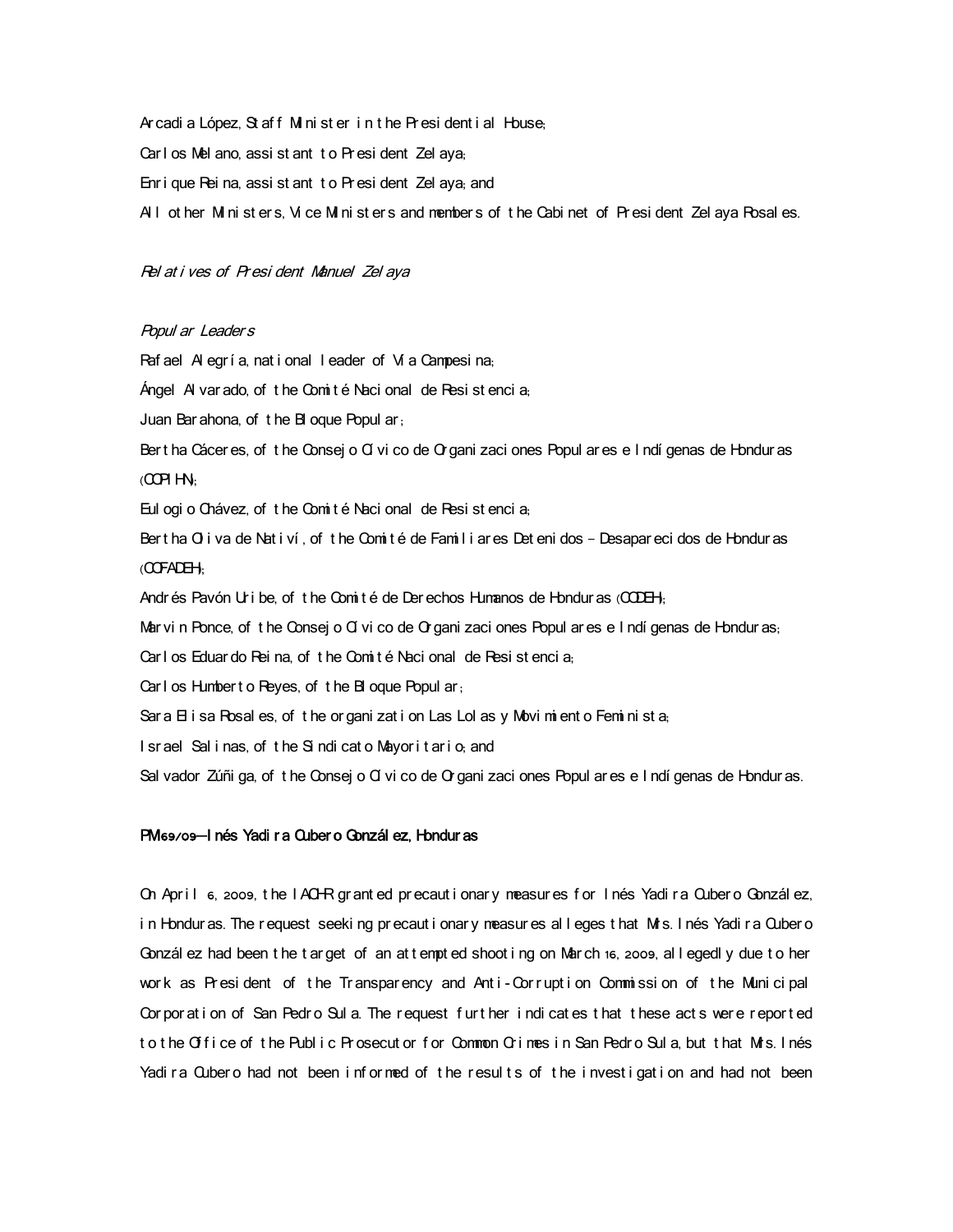gi ven any protect i on measures. The Inter-Amer i can Commissi on asked the St at e of Honduras to adopt the measures necessary to guarantee the life and physical integrity of the benef i ci ar y, and t o i nf or mt he I ACHR about any act i ons t aken t o i nvest i gat e t he f act s,

# $PM$  91-10 - Pedro Brizuel a, Mateo Enrique García Castillo, and their immediate families, Hondur as

On March 19, 2010, the IACHR grant ed precaut i onary measures for Pedro Brizuel a, Mat eo Enri que García Castillo, and their respective immediate families, in Honduras. The request for precautionary measures alleges that Pedro Brizuel a and Mateo Enrique García Castillo, who bel ong to the National Front for Popul ar Resistance, have been targets of acts of violence and har assment. On Febr uar y 24, 2010, O audi a Br i zuel a, daught er of Pedr o Br i zuel a, was shot to death by unknown persons when she opened the door to her house. The request for precautionary measures indicates that both before and after his daughters murder, Mr. Brizuel a recei ved t hreats on his cell phone. It also i ndi cates t hat on February 26, 2010, Mt. Mateo Enrique García Castillo was the object of a kidnapping attempt by four men who the day before had infiltrated a march convened by the National Front for Popular Resistance. The Inter-American Commission asked the State to adopt the necessary measures to guarantee the life and personal integrity of Pedro Brizuela, Mateo Enrique García Castillo, and their immediate families, to reach agreement with the beneficiaries and their representatives on the measures to be adopted; and to inform the Commission about the steps taken to investigate the facts that led to the adoption of the precautionary measures, in order to r emove t he f act or s pl aci ng t he benef i ci ar i es at r i sk .

# PM 38-10 - Manuel de Jesús Var el a Murillo et al .. Hondur as

On February 25, 2010, the I ACHR granted precaut i onary measures for Manuel de Jesús Varel a Murillo, Ri cardo Antonio Rodríguez, and their families, in Honduras. The request for precautionary measures alleges that the beneficiaries, who belong to the Resistance Movement agai nst the coup d'état, had been subj ect to ki dnappi ng, acts of tor ture, and death threats. It indicates that on February 2, 2010, they were attacked by 20 individuals in civilian clothing, who were heavily armed and wore ski masks over their faces. It alleges t hat t he benef i ci ar i es wer e t aken t o a house where t hey were bl i ndf ol ded, hi t about t he head,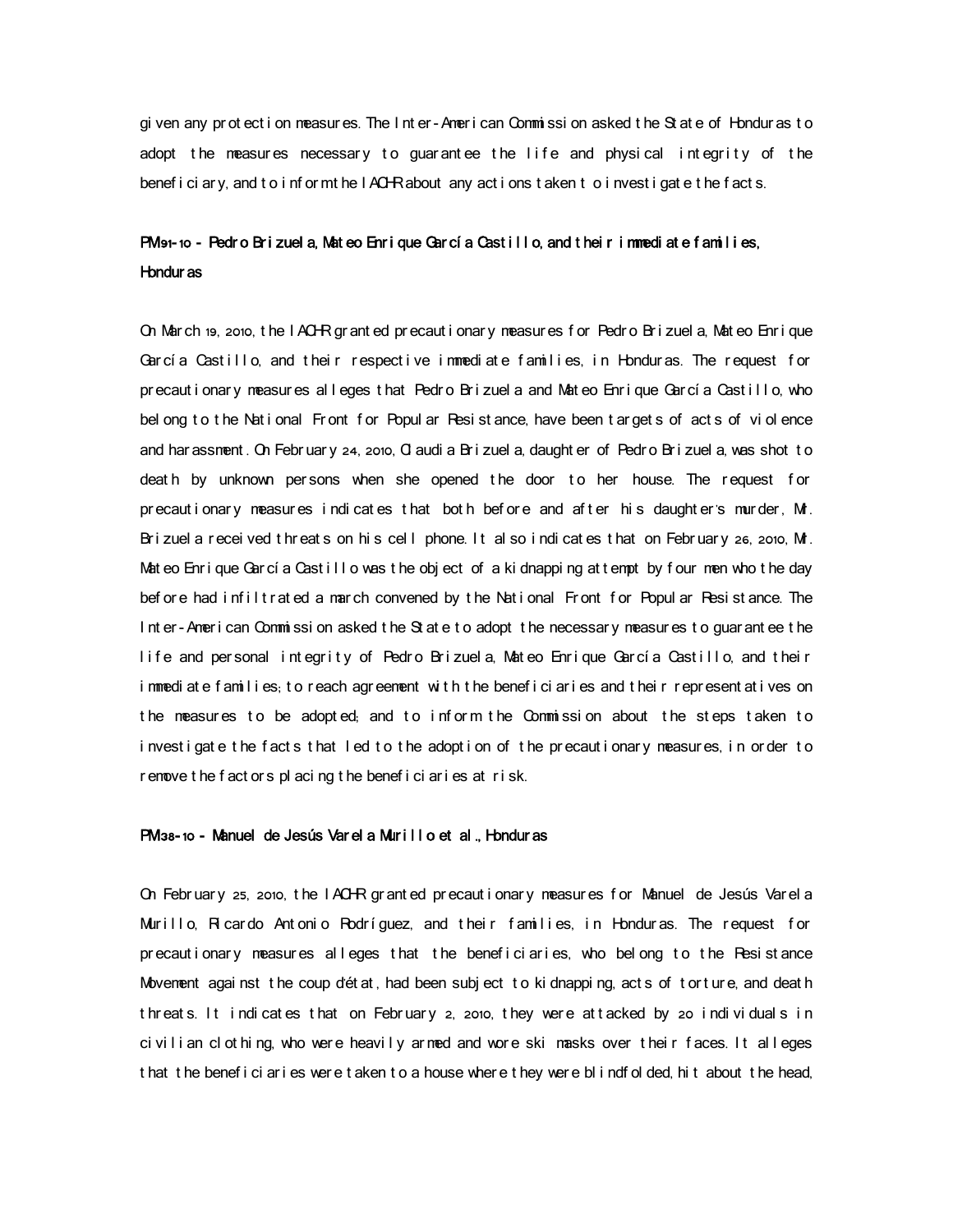and t hr eat ened with machet es while being asked where the ar senal was and where the dollars were and being told to abandon the resistance. The beneficiaries indicated that the at t acker s r obbed t hemof money, a comput er, per sonal document s, and one cell phone. They st at e that after more than three hours of interrogation and threats to kill their families, they were abandoned in the V ct or Ardon nei ghborhood. The Inter-American Commission asked the state to adopt the necessary measures to guarantee the life and personal integrity of Manuel de Jesús Varela Murillo, Ricardo Antonio Rodríguez, and their families, to reach agreement with the beneficiaries and their representatives on the measures to be adopted; and to inform the Commission about the steps taken to investigate the facts that led to the adoption of the precautionary measures, in order to remove the factors placing the benef i ci ar i es at r i sk .

## PM 196/09, Am pl i f i cat i on - Ansel mo Romer o Ull oa and María Brígida Ull oa Hernández, Hondur as

On February 12, 2010, the IACHR expanded Precautionary Measure PM 196-09 for Ansel no Pomero Ul oa and María Brígi da Ul oa Hernández, in Honduras. The request for precautionary measures alleges that M . Ansel mo Romero Uloa, a member of the National Coordinating Committee for the Resistance, was attacked on November 3, 2009, by a man ar med with an Uzi. It alleges that the attacker fired a volley of gunshots near Mt. Pomero's face, which left him deaf in one ear, and that another volley passed very close to María Brígida Uloa Hernández, who lives with Mr. Pomero Ulloa. It adds that a complaint was filed with the National Office of Criminal Investigation in Comayagua, but that the Public Prosecutor's Office has yet to proceed with t he case. It al so i ndi cat es t hat on January 29, 2010, t he same per son who at t acked Mr. Pomer o U I oa i n 2009 was pr owl i ng ar ound t he out si de of hi s house, and t hat t he house has been under sur vei II ance at vari ous times by uni dentified individuals. The Inter-American Commission asked the State to adopt the necessary measures to quarantee the life and personal integrity of Anselmo Romero Ulloa and María Brígida Ulloa Hernández; to reach agreement with the beneficiaries and their representatives on the measures to be adopted; and to inform the Commission about the steps taken to investigate the facts that led to the adoption of the these measures. The IACHR asked the State to provide information within a 20- day per i od and t o pr ovi de updat es on a r egul ar basi s.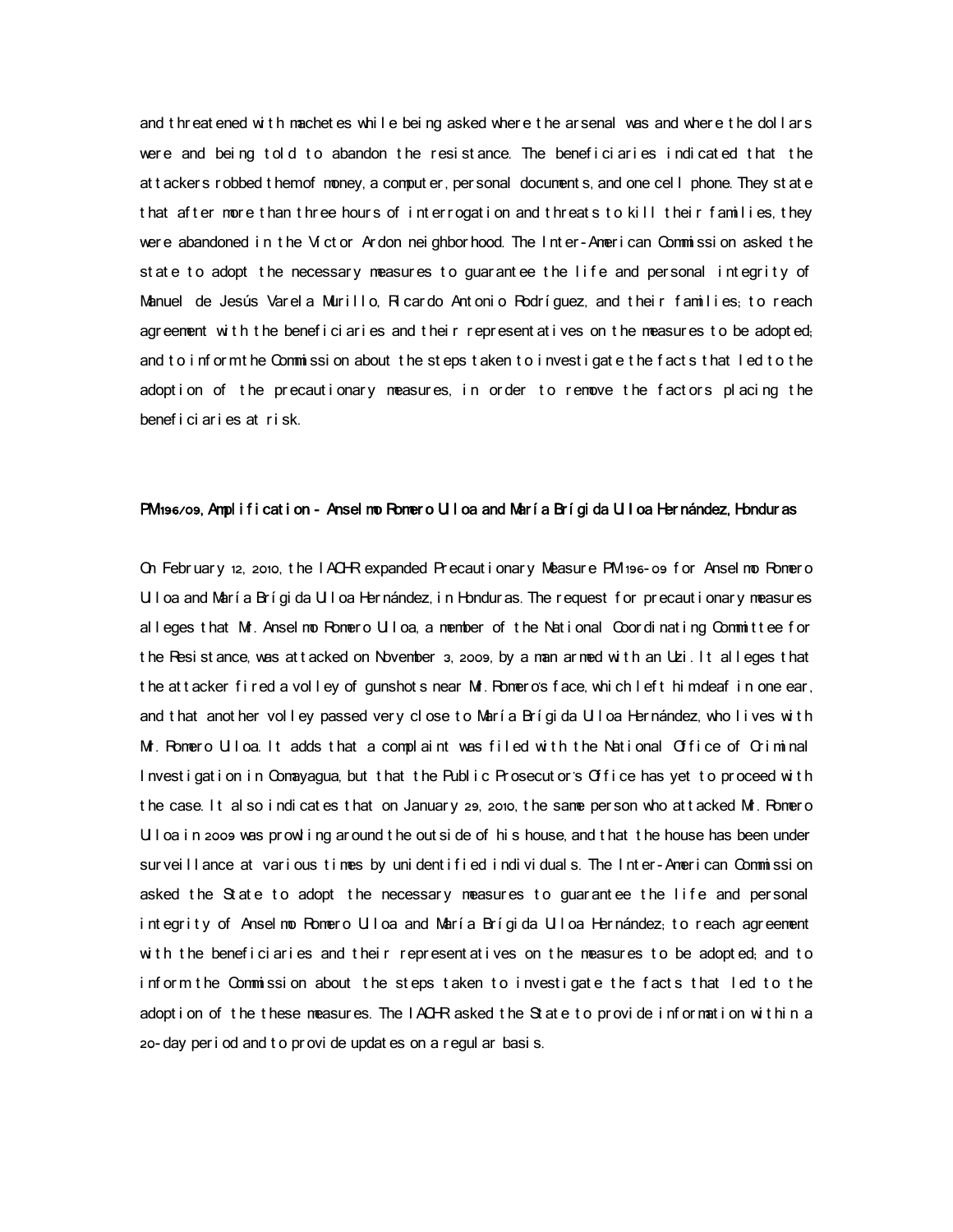# PM 18-10 - Indyra Mendoza Aguilar et al., Republic of Honduras

On January 29, 2010, the IACHR granted precautionary measures for Indyra Mendoza Aguilar, Nohelia Flores Álvarez (Noel Eduardo Flores Álvarez), Fátima Maritza Ulloa Becerra, and Ana Lourdes Ordóñez, in Honduras. Indyra Mendoza Aguilar is the director of Cattrachas, a nongover nment al organization that works for the rights of the lesbian, gay, bisexual, t ransgender, and intersex (LBGT) community. The request for precautionary measures alleges t hat on December 17, 2008, in Teguci gal pa, Nohel i a Fl or es Ál var ez (Noel Eduardo), who bel ongs t o Cattrachas, was forced to get into a vehicle of a member of the Preventive Police, who demanded sexual ser vi ces at gunpoint. The request indicates that Nohelia Flores Ál varez refused, and the police of ficer threatened his life. It goes on to say that the next day, the policeman returned with two other men in a pickup truck and the three of them stabbed him a t ot al of  $17$  times, in his t hr oat, back, st omach, and arms. After he passed out, the men abandoned hi mi n some bushes. In t he hospi t al, I ndyr a Mendoza t ook phot os t hat coul d ser ve as evi dence in a trial and accompanied him in the process of filing the complaint, which is being investigated by Fátima Maritza Ulloa Becerra and Ana Lourdes Ordóñez, agents of the National Office of Criminal Investigation in Tegucigalpa. The request for precautionary measures alleges that the four beneficiaries are the object of threats and acts of har assment that place their lives and personal integrity at risk. The Commission requested that the State of Honduras adopt the necessary measures to guarantee the life and personal integrity of Indyra Mendoza Aguilar, Nohelia Flores Álvarez (Noel Eduardo Flores Álvarez), Fát i ma Maritza Ulloa Becerra, and Ana Lourdes Ordóñez, that it come to an agreement with the benefici aries and their represent at ives on the measures to be adopted; and that it inform the Commission about the actions taken with respect to the events that led to the adoption of the precautionary measures, so as to remove the factors placing the beneficiaries at r i sk.

## PM 196/09, Am plification - G I berto Vides and his immediate family, Honduras

On Januar y 22, 2010, the I ACHR expanded Pr ecaut i onar y Measure PM 196- os f or G I bert o Vi des and hi s i nmedi at e f amil y. The r equest f or pr ecaut i onar y measur es alleges that on January 7, 2010, Pr of essor G I bert o Vides, of the National School of Fine Arts, was approached by two armed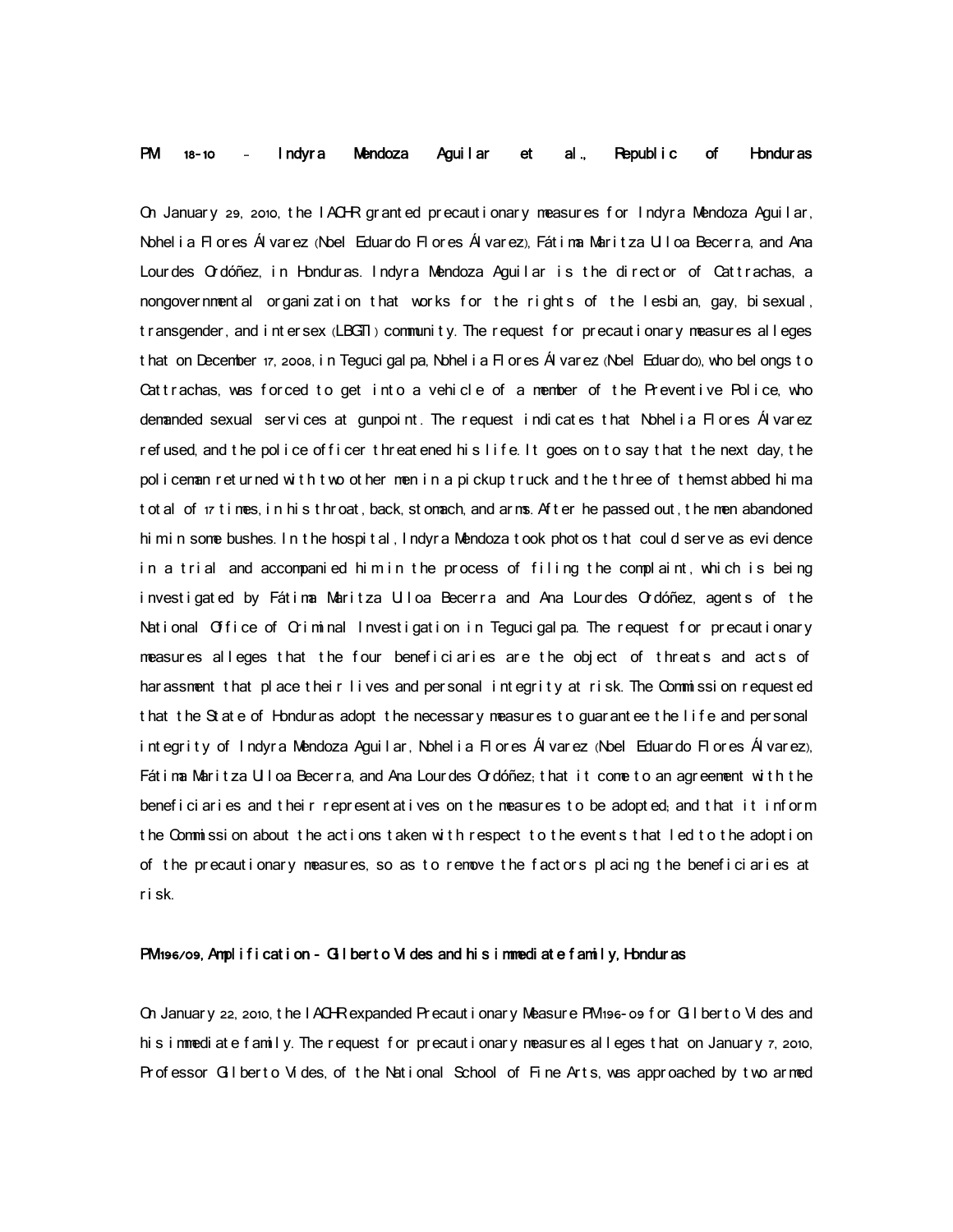men when he was returning from a resistance march. It indicates that they shot at the windshield and back window of his car and then fled. It also alleges that his home was under sur vei II ance on Januar y a and 9, 2010. The I nt er - Amer i can Commi ssi on asked t he St at e t o adopt the necessary measures to guarantee the life and personal integrity of Gilberto Vides and his wife and daught er; to reach agreement with the beneficiaries and their represent at ives on the measures to be adopted; and to inform the Commission about the steps taken to i nvestigate the facts that led to the adoption of the these measures.

# PM 196-09 - Amplification of Precautionary Measure, Nuclear Family of Pasel Antonio Tome, Hondur as

On January 19, 2010, the IACHR amplified Precautionary Measure PM 196/09 for relatives of Rasel Ant oni o Tome, in Honduras. Rasel Ant oni o Tome is a beneficiary of IACHR precautionary measur es t hr ough t he ampl i f i cat i on gr ant ed on Sept ember 23, 2009, when he was i n t he Embassy of Brazi I with President Manuel Zel aya. The request for precautionary measures indicates t hat Rasel Ant oni o Tone has r ecei ved deat h t hr eat s, and post er s have appear ed on t he st r eet s of Teguci gal pa bear ing hi s phot ograph, al ong with t hose of ot her I eader s of the Resi st ance Front, with captions such as "People of Honduras. These are your enemies. Know them The request al so reports that this same message is contained in a TV announcement that runs on Channel 8. It all eges that the security of Rasel Antonio Tome's nuclear family, which consists of his wife and three minor children, is at risk. The Inter-American Commission requested that the State adopt the necessary measures to guarantee the life and personal integrity of the members of Pasel Antonio Tomes nuclear family; that it reach an agreement with the beneficiaries and their representatives on the measures to be adopted; and that it inform the Commission about the actions taken to investigate the events that led to the adopt i on of these measures. The IACHRasked the State to provide information within a period of 20 days and t o pr ovi de r egul ar updat es.

# PM 196/09, Amplification - Mar bin Emilio Her nández Duarte and his in mediate family, Hondur as

On January 8, 2010, the IACHR expanded Precautionary Measure PM 196-09 for Marbin Emilio Her nández Duar te and his im mediate family. Mr. Duar te bel ongs to a group that does out reach